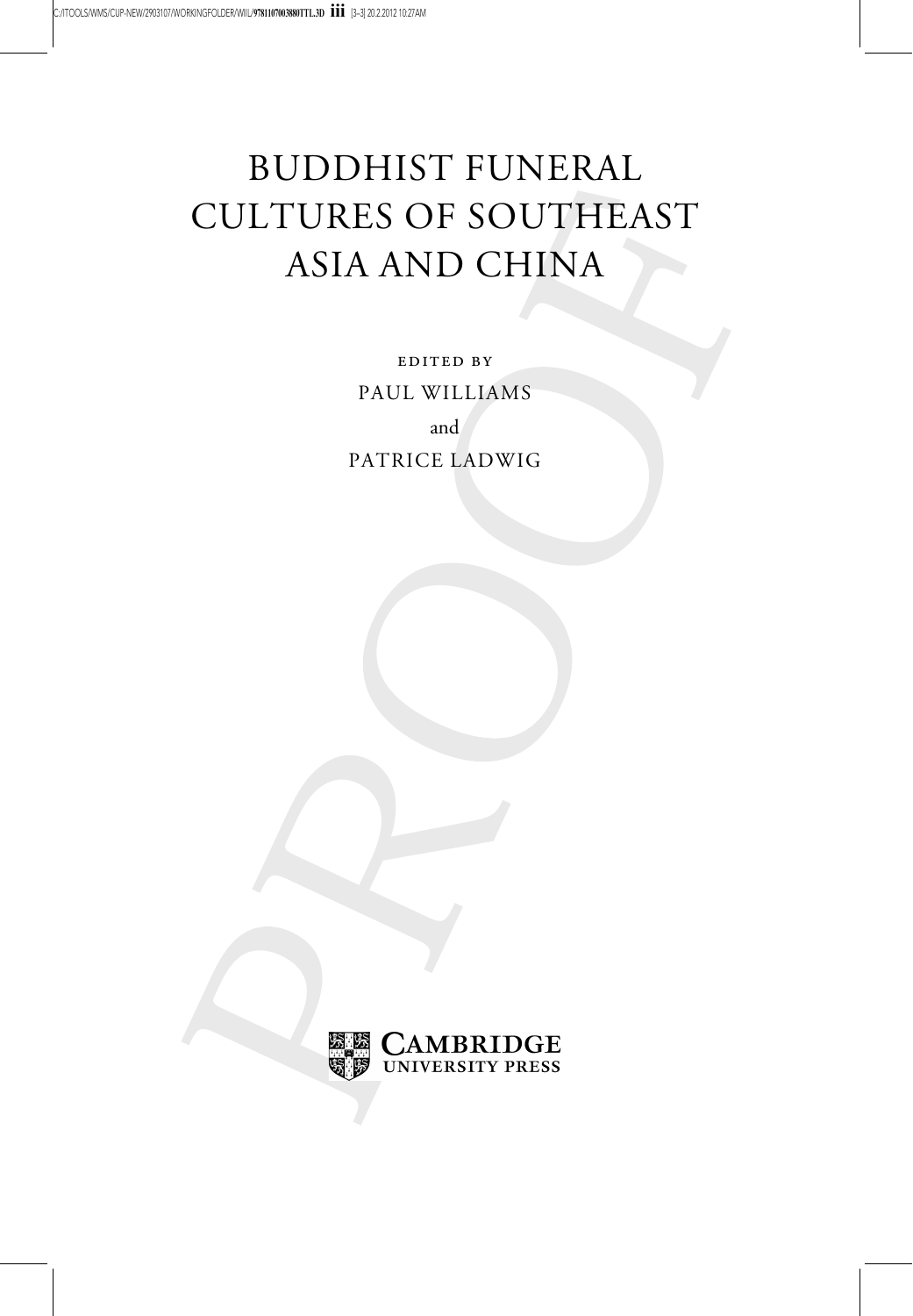cambridge university press Cambridge, New York, Melbourne, Madrid, Cape Town, Singapore, São Paulo, Delhi, Tokyo, Mexico City

Cambridge University Press The Edinburgh Building, Cambridge CB2 8RU, UK

Published in the United States of America by Cambridge University Press, New York

www.cambridge.org Information on this title: www.cambridge.org/9781107003880

© Cambridge University Press 2012

This publication is in copyright. Subject to statutory exception and to the provisions of relevant collective licensing agreements, no reproduction of any part may take place without the written permission of Cambridge University Press.

First published 2012

Printed in the United Kingdom at the University Press, Cambridge

A catalogue record for this publication is available from the British Library

Library of Congress Cataloguing in Publication data Buddhist funeral cultures of Southeast Asia and China / edited by Paul Williams and Patrice Ladwig. pages cm

ISBN 978-1-107-00388-0 (hardback) 1. Buddhist funeral rites and ceremonies – Southeast Asia. 2. Buddhist funeral rites and ceremonies – China. I. Williams, Paul, 1950– II. Ladwig, Patrice. BQ5020.B83 2012 294.3<sup>'</sup>43880959-dc23 2012000080

isbn 978-1-107-00388-0 Hardback

Cambridge University Press has no responsibility for the persistence or accuracy of URLs for external or third-party internet websites referred to in this publication, and does not guarantee that any content on such websites is, or will remain, accurate or appropriate.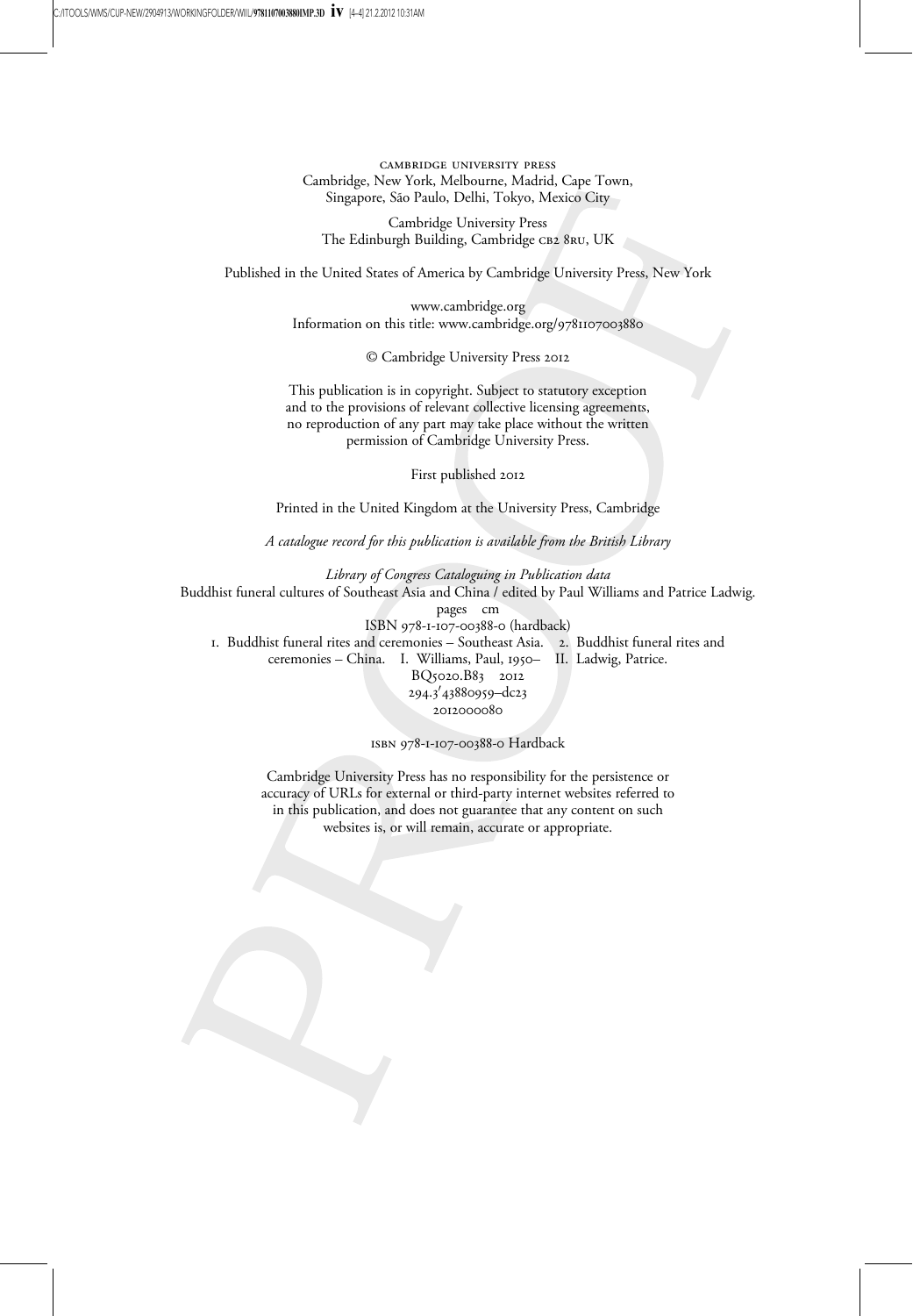# chapter 6

# Feeding the dead: ghosts, materiality and merit in a Lao Buddhist festival for the deceased

Patrice Ladwig

#### introduction: caring for the dead

In his classical study on the anthropology of death rituals, Robert Hertz (1960) pointed out that a movement of ritual integration follows the separation process that society has to accomplish in relation to the dead. It is also crucial to acknowledge that in many societies these post-mortem relationships are not only established once, but have to be continuously reproduced. The dead – as ancestors, divinities or ghosts, for example – are not located in a realm that is purely 'beyond' and inaccessible through a sort of metaphysical wall, but are social entities intrinsic to the workings of society. A comparative study on the anthropology of death (De Coppet et al. 1994: 112) states that these'boundaries are not insuperable barriers, but rather loci of relations of exchange, that is, of the transformations essential to the perpetuation of being'. The regeneration or perpetuation of life is an important part of many funeral cultures (Bloch and Parry 1982) and often implies the revitalisation of domains such as agriculture or human fertility.

Among the ethnic Lao, Buddhism plays a major role in the upkeep of these relationships through ritual exchanges with the dead.<sup>1</sup> The deceased are a focus of ritual attention ranging from everyday acts of food donation to monks to

The ethnographic data were collected in the urban setting of Vientiane and surrounding villages. I first observed the rituals between 2003 and 2005 during my first PhD fieldwork sponsored by the German Academic Exchange Service (DAAD). A more detailed study was carried out in September 2007 in the context of the project 'Death rituals of Southeast Asia and China' at the University of Bristol, funded by the Arts and Humanities Research Council (AHRC). I would especially like to thank all Lao monks and laypeople that helped us in our project. Thanks also to Gregory Kourilsky (L'École Practique des Hautes Études [EPHE] Paris) and Rita Langer (University of Bristol) for sharing the joys and troubles of ghostly haunting with me during fieldwork.<br><sup>1</sup> I here focus on the Buddhism of the ethnic lowland Lao occupying the lowlands of the present-day

nation state of Laos. Most ethnic Lao today live in the northeast of Thailand and sources relating to them will also be used. Comparative data on very similar rituals, especially on northern Thailand and Cambodia, will supplement my account. For an analysis of related rites among a Lao Buddhist 'ethnic minority' see Bouté's contribution in this book (Chapter 5).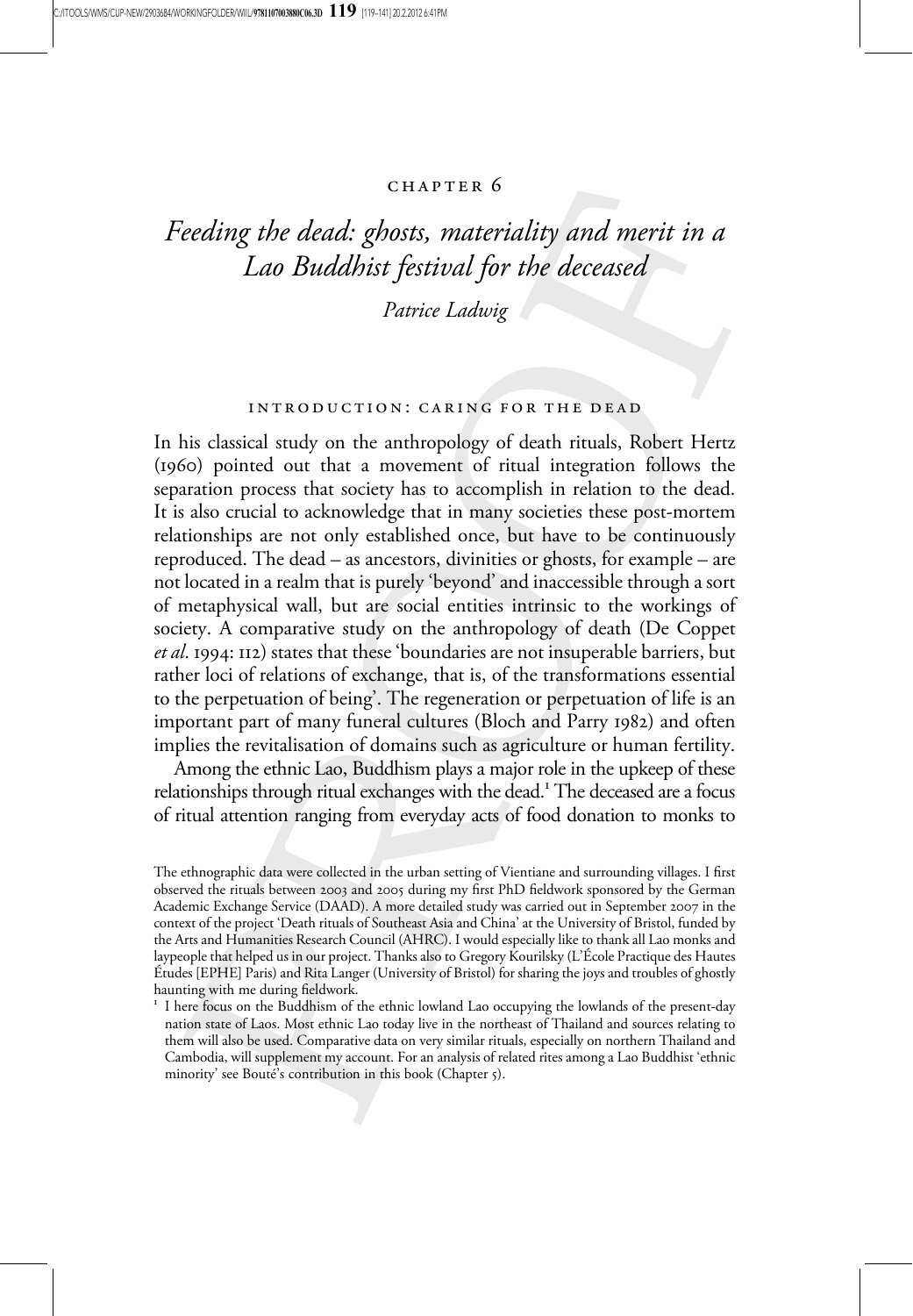#### 120 patrice ladwig

larger festivals dedicated to the dead that are part of the ritual cycle. The first kind of care for the dead came to my attention while going on alms rounds with fellow monks from the local monastery in Vientiane. Later interviews with the donors feeding me every morning dealt with the motivation of giving and elaborated on topics such as the cultivation of good thoughts, generosity and transfer of merit (*boun*) to the dead while giving to monks.<sup>2</sup> However, a quite significant proportion directly mentioned their deceased relatives and described the act of giving to the monks as a 'feeding of the dead' (liang phu  $day$ ). Members of the sangha are therefore transmitters; a 'conveyor belt' for exchanges with the aim of transferring merit and feeding the dead.

More ritually elaborated forms of caring for the dead by transferring merit and feeding can be observed in the context of larger rituals, which are the subject of this chapter. Among the Lao, two festivals of the yearly ritual cycle (hit sip song) explicitly address the dead and demonstrate their continuing entanglement in society. The first ritual, 'the festival of rice (packets) decorating the earth' (boun khau padab din – hereafter BKPD) takes place at new moon of the ninth month (usually in September) and marks the beginning of a special two-week period, the end of which is marked by the second festival, called *boun khau salak* ('the festival of rice baskets drawn by lot' – hereafter BKS). Both festivals aim at the reconstruction and perpetuation of a multitude of relations with different kinds of deceased such as recently deceased relatives, ancestors and ghosts. At BKPD, for example, ghosts are popularly believed to be freed from hell and enter the world of the living. These ghosts have to be distinguished from the various protective and agricultural spirits that are also addressed during the ritual. Although both festivals are to be understood as one ritual complex, I shall focus only on BKPD as the main topics of this chapter – the care for the dead and ghosts, merit and feeding – are most clearly exemplified in this festival.

In most of the anthropological and buddhological literature dealing with Southeast Asian societies marked by Theravāda Buddhism, the relationships with the dead are often explained via the notion of the 'transfer of merit'. In some accounts of doctrinal Buddhism, but also for some more orthodox Lao monks, this process of transferring merit is far from unproblematic.<sup>3</sup> Although the existence of this transfer is clearly visible in Lao

<sup>&</sup>lt;sup>2</sup> There is no standardised transcription system for Lao and I use my own transcriptions. Most words, however, should be easily identifiable. <sup>3</sup> White (1986: <sup>206</sup>), for example, speaks of 'the thorny problem of merit transfer' and Agasse (1978: <sup>312</sup>)

proposes that 'the existence of the practice of merit transfer [  $\,$  ] constitutes a problem'. A few orthodox Lao monks I have met also have an individualistic stance on merit and karma and do not support the idea of a transfer. Karma, which depends on the amount of merit accumulated, is by them understood as a strictly individual quality that cannot be influenced by a transfer.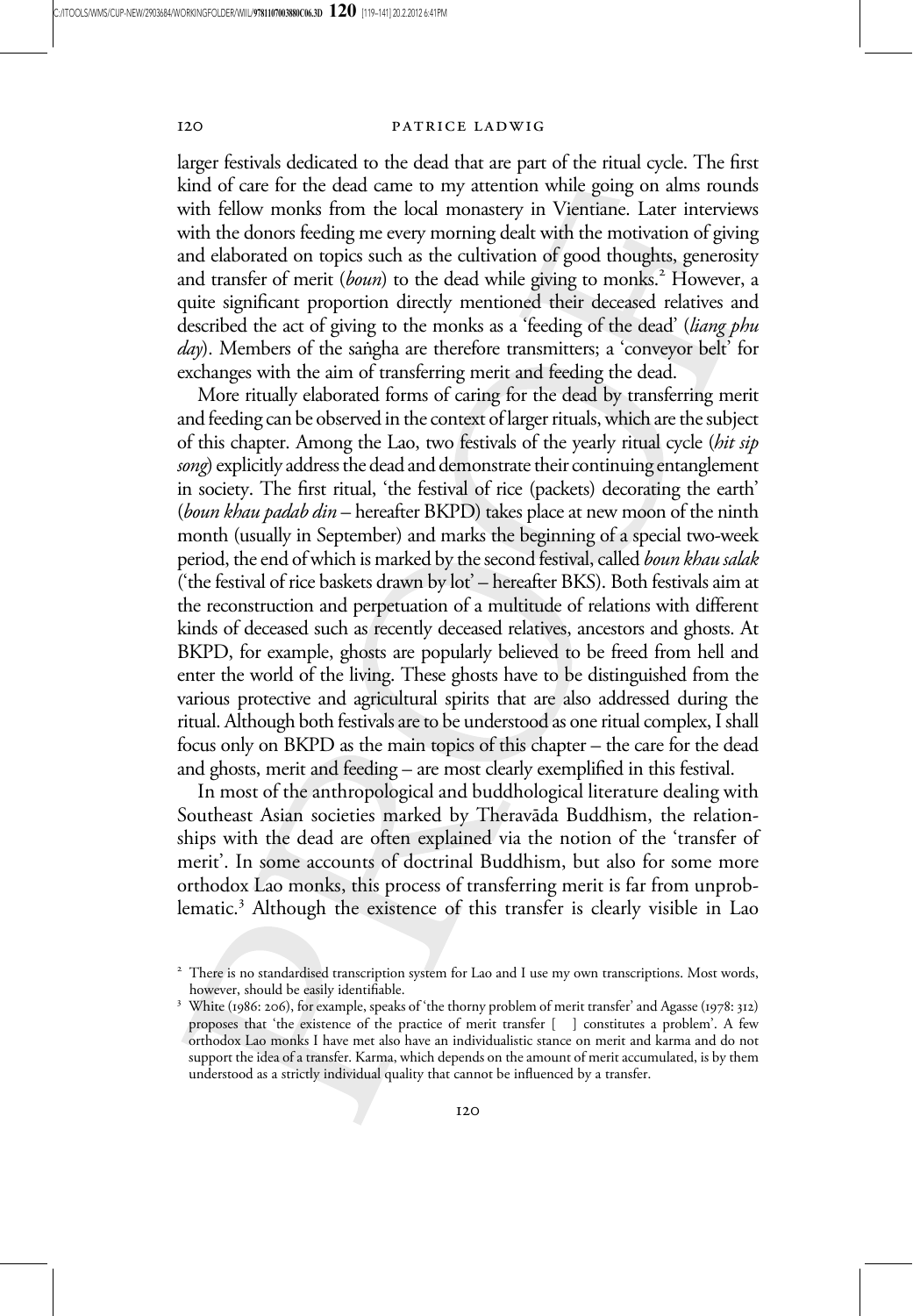Buddhist practice, I want to expound some problems of Theravāda doctrine in relation to merit transfer and focus on alternative perspectives with which the linkages between the living and the dead might be explored. An emphasis on the kind of exchanges taking place, their 'materiality' as food, and their concrete context shall supplement the often too general analysis of the transfer of merit and lead to a broader understanding of the construction of post-mortem relationships. I will start with an investigation of the ritual entanglements with the various dead and discuss their ontological status. I will then focus on the feeding of ghosts and the textual backgrounds of the festivals in local Lao and doctrinal sources.<sup>4</sup> I want to conceptualise their apparition in the festival as a form of haunting in which care for the dead is expressed through establishing a kinship bond and their feeding. I will demonstrate that seeing food in its mediating materiality is crucial for a wider understanding of the festival, which a sole focus on merit could not accomplish. Finally, I argue that the ritual feeding of different kinds of deceased is constitutive for nurturing and protecting the well-being of a community, which comprises the living and various forms of the dead.

# ontological and ritual fuzziness: feeding ancestors, protective spirits and ghosts

Rituals provide a framework in which the living and the dead can interact in a more elaborate and effective manner than usual. The spheres of separation and the channels of communication take on a different quality in these periods, but this intensification also produces a certain kind of fuzziness regarding the ontological status and ritual addressing of the various deceased. Before describing the ritual practices and defining the category of ghosts and spirits addressed more thoroughly, it must be mentioned that the ritual addresses a multitude of deities and different categories of deceased hard to distinguish, as their ontological status is marked by a high degree of fuzziness. Lambek (1996: 242) mentions that we should 'not expect spirits to follow a Linnean model of distinct "species", notable for the discreteness of their identities' and reminds us that 'multiple and sometimes competing constructions of spirits can coexist in the same society' (*ibid.*: 246).

<sup>4</sup> I will try to distinguish the Lao and doctrinal conceptions of ghosts by referring to their differences. At the same time, however, there is also a substantial overlap between these concerning the textual references used, for example. This opens up the still ongoing discussion between practice and text, between great and little tradition, which cannot be dealt with here. See Rozenberg (2005) for an overview of these discussions.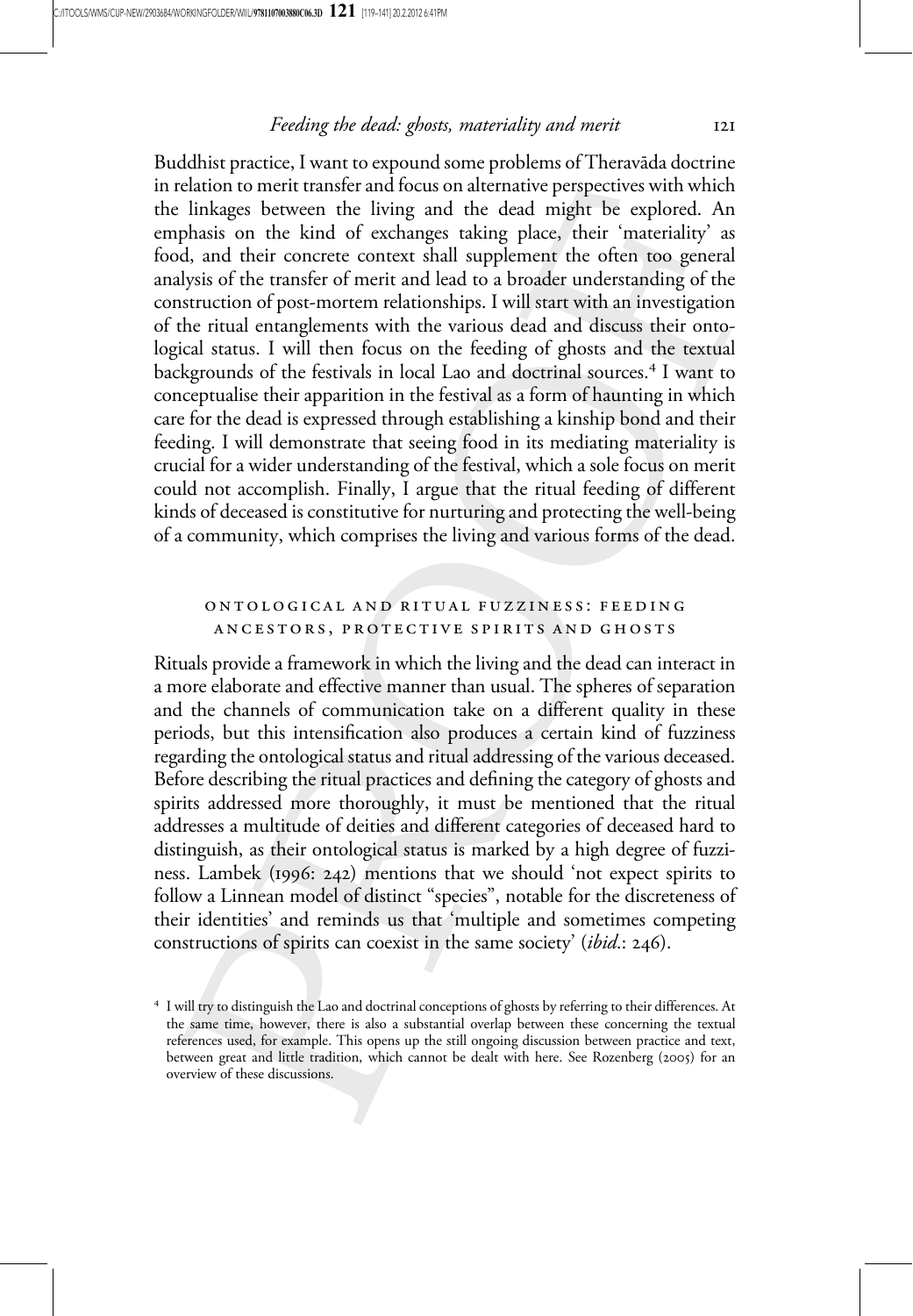#### 122 patrice ladwig

Although BKPD and BKS are distinguished by their ritual practices, they overlap to a certain degree and are marked by rather blurred distinctions: elements found in one ritual may appear in the other, and they both address a multitude of beings which are not neatly distinguishable due to an ontological and ritual fuzziness. Older sources dealing with the festivals in Laos slot the rituals together and state their similarity (Nginn 1961: 32). Examining the rituals in the culturally very close context of northern Thailand, Premchit and Doré (1992: 283) report of two rituals for the dead. During the first ritual 'people dedicate a part of the merit to the dead', whereas they describe the second ritual (BKS) as a 'pure' Buddhist ceremony. The Cambodian Ghost Festival bears strong resemblances to the Lao one; it lasts for two weeks and is marked by an opening and closing ritual that could be said to correspond to the Lao BKPD and BKS.<sup>5</sup> Concerning the recipients of the offerings and beings addressed in the ritual, most ethnographic accounts simply refer to the dead as a rather homogeneous category. The gifts of food 'are destined for the late sister and brother, for the great uncles and the grandfathers who have passed away' (Abhay and Kene 1958: 14–15). Tambiah (1970: 156–7) states that 'the dead are allowed to visit the earth' during the festivals, but is less specific about the different kinds of deceased. Zago (1972: 315–18) subsumes both rituals as being 'for the favour of the dead', but additionally links them with the worship of agricultural divinities; a point also found in Archaimbault's (1973: 222–3) short account of the rites. Tambiah (1970: 156) also builds up a link to agricultural fertility and remarks that among the ethnic Lao of northeast Thailand the rituals take place'at the critical time when the rice grains are forming in the fields'.<sup>6</sup>

In Vientiane, where the two festivals were observed, they are distinguished by the ritual practice that gives them their names. BKPD is the opening ritual for the special period and BKS closes it.<sup>7</sup> I want to focus my

<sup>&</sup>lt;sup>5</sup> In Cambodian Buddhism *kan pen* is understood as a 14- or 15-day period (Porée-Maspero 1950: 47–58). Gregory Kourilsky (personal communication) has suggested that there are strong parallels to the Lao festival, but due to a calendar shift the timing is different. Ang Choulean (2006: 238), however, argues that in neighbouring Buddhist countries there is no comparable ritual to the Khmer one. Despite the fact that some important details are actually different, the resemblances concerning textual back-ground and ritual practice make this a disputable position.

Both rituals have an explicit agricultural character and are saturated with symbols deriving from rice culture. This would deserve an examination on its own and cannot be accomplished here. I will only refer to this form of the 'regeneration of life' with reference to the spirit of the rice field and the meaning of food offerings. For comparison, see Erik Davis' contribution in this volume (Chapter 3).<br>BKS involves a ritual with labelled baskets with the names of the donor (sender) and deceased relatives

<sup>(</sup>receiver). Through a lottery system that involves drawing sticks (salak) they are distributed among the monks who then transfer them to the dead. For the use of the *salākā* in various contexts, see Strong (1992: 141f.).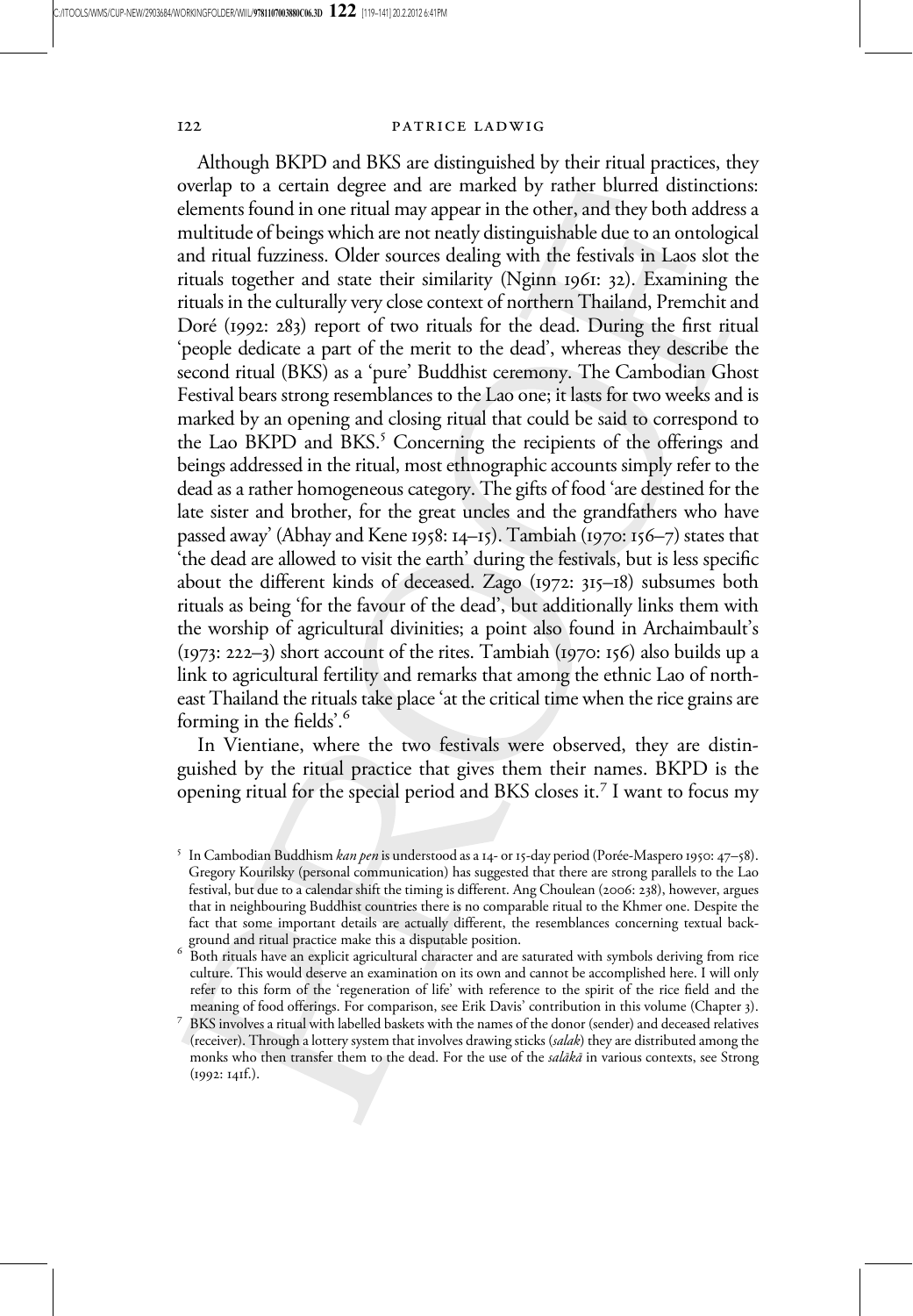ethnography on the first ritual. The day before the ritual, special food packets are prepared by the families and almost the entire day is dedicated to the production of special offerings and decorations. Packets made from banana leaves, called *ho khau* ('rolled rice packet') contain sticky rice, several fruits and sometimes cigarettes. Other packets, labelled khau dom, contain sweet rice and pieces of fruit wrapped in banana leaves. Today, in the urban setting of Vientiane, it is also common to buy these offerings on the market. The following day, during the early morning of new moon in the ninth lunar month (usually September), at around 4am, the temple bell is struck. Continuing for over an hour, this signifies the opening of the doors of hell and the coming of the *peta*, or *phiphed*, hungry ghosts.<sup>8</sup> Laypeople flock to the temple and deposit the small packets on the temple grounds to be consumed by hungry ghosts. These parcels 'decorate the earth' – hence the name of the ritual – and are eagerly looked for by the hungry ghosts. Many informants have mentioned the movement of searching (ha sawaeng) when I asked about the phiphed and the food offerings. They thereby emphasised the needs of the *phiphed* and their hunger. Offerings are also placed in front of the *stūpas* (*that khaduk*) containing the bones of deceased relatives. People light candles, kneel down and speak to the deceased relatives with invitations such as these excerpts I recorded during the ritual:

'All ancestors and deceased! Every one of you! Please come to take these offerings of food so that we can receive well-being. Sathu!'

'My family and relatives. Come to take the gifts and eat. May you be reborn in better circumstances and in prosperous conditions because of these gifts.'

'These rice packets are for the four of you [his deceased relatives]. Please come and get them.'

If the temple has a shrine for the first abbot of the monastery (phi cau khun vat) rice packets will also be presented there. Later that day the spirit of the rice field (*phi dta haek*) will receive rice packets from the head of the family at the small shrine located at the edge of the field.<sup>9</sup> The Lao words used in this context also entail references to the movement of the offerings: hai (give to), hab (to receive) and song (to send). Whereas in this part the monks have no direct ritual role, the second part of the ritual – the temple service at 7am – involves the monks

<sup>&</sup>lt;sup>8</sup> Some monks told me that this is also a kind of 'warning' that the *phiphed* are coming. For more details

on the ontological status of *peta* and *phiphed* see the following section.  $9$  The shrines of the spirit of the first abbot of the monastery have often disappeared in urban temples due to their ambivalent status after the purification efforts under socialism following the revolution in 1975. I could not witness this ritual in the temple. The *phi dta haek* has often been a victim of modernisation – only a few families still have rice fields where his shrine is usually located. I was able to see this very short ritual in the countryside, however.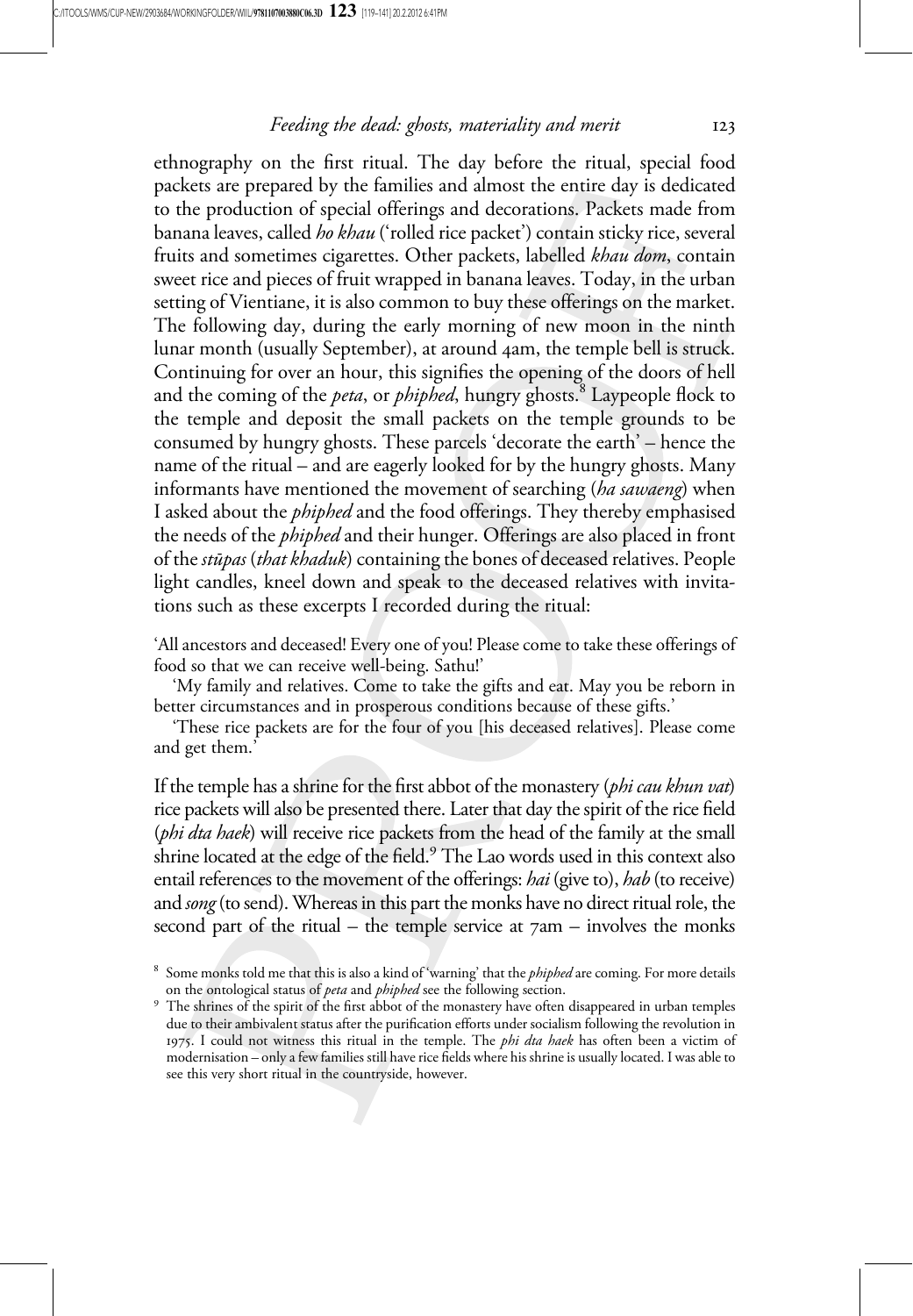receiving offerings from the laypeople. Here a standardised almsgiving to the monks is performed. The merit gained through the offerings is then 'transferred', or better 'dedicated' to the 'souls' (*vinyan*, Pāli: *viññāṇa*) of<br>the deceased the deceased.

Focusing on BKPD, it becomes obvious that among the Lao the deceased are not a homogenous category as the aforementioned accounts present them. The result is a rather complex ontology of the dead comprising a multitude of beings with different characteristics.<sup>10</sup> However, dissecting these entities into neatly arranged categories also poses problems as this ontology is based on a certain fuzziness. During the first part of the BKPD ritual I was able to distinguish at least three kinds of beings that were addressed. The first category is constituted by ancestors, which are generally labelled either as *phu day* (dead people), or as *puutaa*, which can be translated as 'ancestor'. This category also includes the dead whose names have been forgotten, and also recently deceased relatives that are specifically addressed at their bone stupas.<sup>11</sup> The second category of deceased consists of ghosts that have fallen into hell due to their lack of merit and are waiting for a better rebirth, but are according to Lao local cosmology on the day of BKPD released from hell and can receive food from the living. Interestingly, the Lao use the word *phed* (from Pāli *peta*) to describe them, but one more often encounters the word *phiphed*. This is a compound word merging the Pāli term with Tai-Kadai concepts of ghosts and spirits (phi) also found among non-Buddhist groups in this ethnolinguistic family.<sup>12</sup> Pottier (2007: 508) translates phiphed as 'phantom' and 'revenant', which describes well their coming from hell. Finally, the third category contains protective spirits that are sometimes identifiable persons that have passed away (like the *phi* cau khun vat) or the phi dta haek, whose shrine in the rice field is usually not associated with a person.

Ritual handbooks and books on Lao culture in Lao (which can be bought on every market in Vientiane and give short information on each rite of the yearly cycle) designate various recipients of the offerings prepared the day before the ritual. Duangmala (2003: 74) simply says that the dead, one's living relatives and the monks receive the *ho khau*. Simphon (2007: 72) is

<sup>&</sup>lt;sup>10</sup> Here ontology is understood as dealing with questions concerning what entities exist, and how these

can be classified according to similarities, differences and positions in a hierarchy of beings.<br><sup>11</sup> These *stūpas* contain the bones of the cremated dead and are in Laos often to be found in the temple, and therefore at

<sup>&</sup>lt;sup>12</sup> The word *phi* encompasses a multitude of spirits, also among non-Buddhist Tai-Kadai groups. This can include protective spirits of a certain place, but also malicious spirits such as the phi phob that feeds on people's organs and leads to illness or even death. For an overview of the Lao concepts of phi see Condominas (1975) and for a detailed classification of various phi see Pottier (2007: 15–42).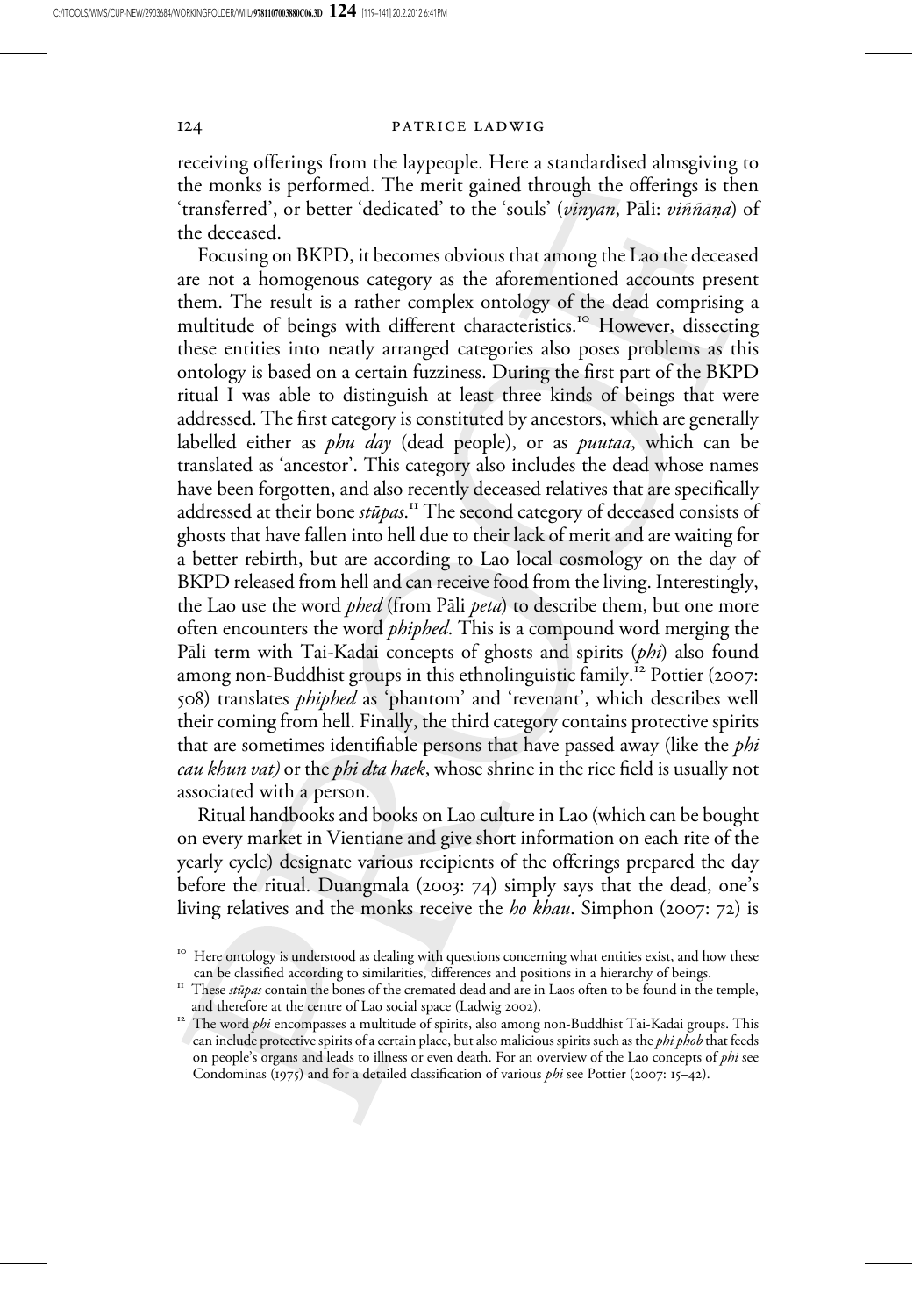more specific and states that BKPD has two goals, the first being to honour the protective spirit of the rice field and the earth goddess, Nang Tholanee, 'who both care for the rice fields and are the lords of the land'.<sup>13</sup> The second goal is to give the ho khau to 'the souls of the ancestors, mothers, fathers and the deceased, and to those who are caught in the rebirth cycle – those who are already dead but have not yet been reborn. They come to receive the food and drink which their offspring has prepared and transfer to them' (ibid.). With the latter Simphon probably means the *phiphed*, which Philavong (1967: 67) and Viravong (1996: 33–4) mention more explicitly because they relate the festival to the textual background to the story of Bimbisāra.<sup>14</sup> Philavong (1967: 68) explains: 'the relatives of King Bimbisāra died and were born as *phed*  $\lceil \cdot \rceil$  they fell into hell for ninety-one aeons. The *phed* who are relatives can also receive merit deriving from the offerings.' He explains the popularity of the festivals by the fact 'the Lao people really like this ritual because they take it as a day of commemoration' (ibid.). Lao socialist modernity has also left its mark on the interpretation of the ritual. In a book written by one of the leading monks of the Lao Buddhist Fellowship Organization – the official association of all Lao Buddhist monks founded after the Communist revolution – we find a secularised and rationalised explanation of the festival. References to ghosts, which in conversations and ritual practice are perceived as crucial elements of BKPD, are not found in this rather ideological account. The solidarity of peasant culture is pointed out, and the 'feeding of oneself, family, friends and society' (Buakham 2001: 44) is described, but the dead are completely absent in this account. The shallow remark 'that in the old [political] system there were many things that were not practiced according to the truth' (*ibid*.) might explain this conscious eradication of the traces of the dead even in rituals dedicated to them.<sup>15</sup>

Taking into account that the presentation of offerings to the phed, or phiphed, in the morning of the ritual has given the latter its name and is the central act of BKPD, I now want to focus on ghosts as a form of the

<sup>&</sup>lt;sup>13</sup> Nang Tholanee has a substantial functional overlap with the *phi dta haek* (spirit of the ricefield) and the cult of the mother of rice (*mae phosop*). For the latter and the link to agriculture see Rajadhon (1955).

<sup>&</sup>lt;sup>14</sup> More information on the textual background of the festivals follows.<br><sup>15</sup> Adorno's and Horkheimer's (1997: 215) interesting thoughts in a text concerning this kind of modernity, 'On the theory of ghosts', fits very well here: '[...] the disturbed relationship with the dead – forgotten and embalmed – is one of the symptoms of the sickness of experience today'. They think that in these systems of thought the deceased's 'trace is hated as irrational, superfluous, and "overtaken" in the literal sense of the word'. The seemingly rational socialist ideology in regard to the kind of Buddhism promoted by the Lao government by and among some leading monks just seems to confirm this sceptical stance towards modernity. See also Bouté's contribution on ritual change on the influence of Lao socialist politics in this volume (Chapter 5).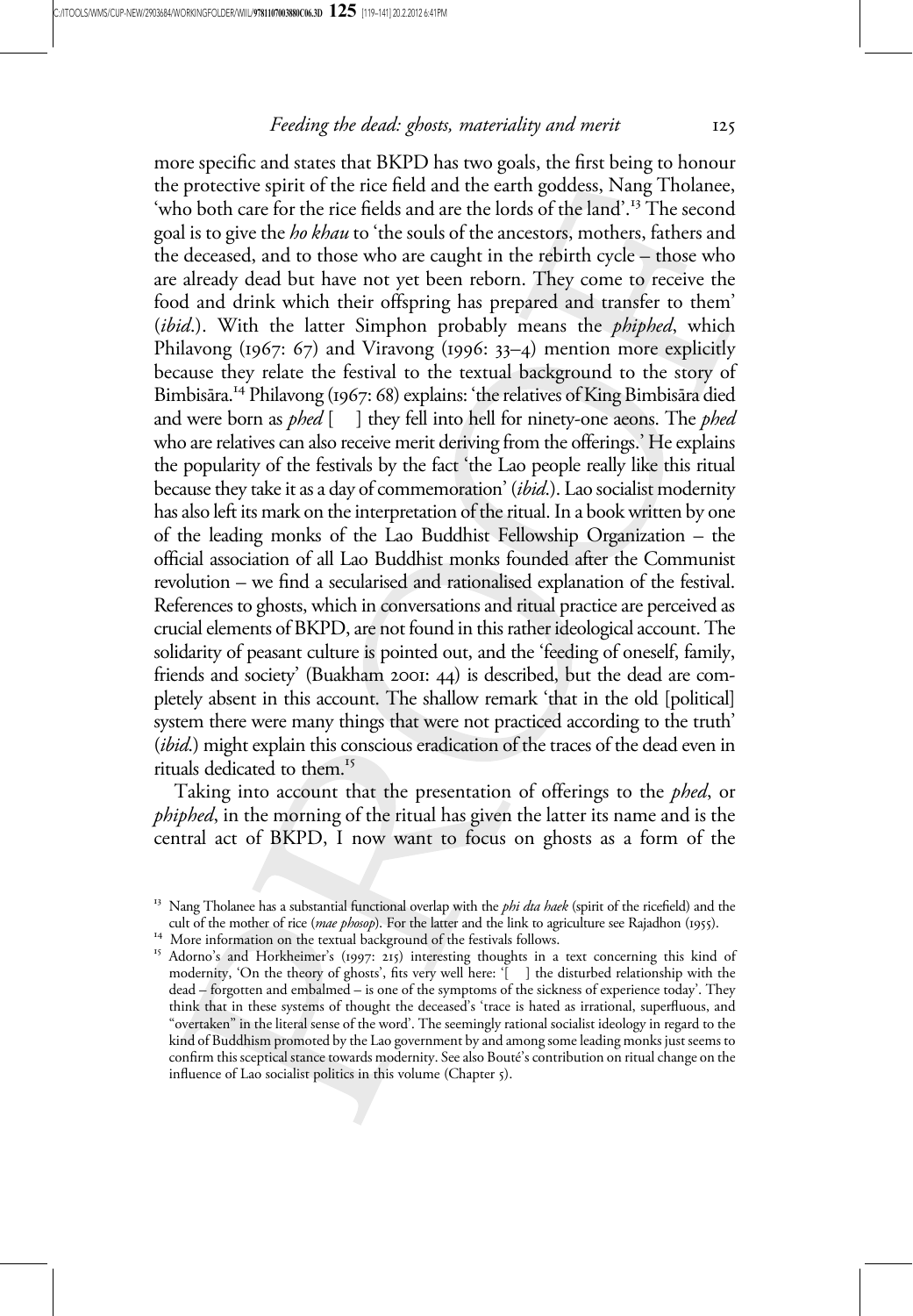#### 126 patrice ladwig

deceased. First, it is crucial to elaborate on the concept of *phiphed* in Lao culture and its link to various concepts of peta in Pāli Buddhism. The word peta in Pāli usually signifies 'hungry ghost', but its uses in early Theravāda Buddhism are far from clear. The term can denote ancestor (from Sanskrit  $pity$ , but also hungry ghost. Further discussions of this will exemplify that this double meaning is also on some level alive in the Lao expression. Historically speaking the offering to peta is linked to the Brahmanic ritual practice of śrāddha, in which the ghost as a liminal being is transformed into an ancestor. In Sri Lankan Buddhism this transformation process is ritually still fairly tangible (Langer 2007: 188).<sup>16</sup>

However, one must take into account that Buddhism also redefined this ancestral role and *peta* are referred to as a specific rebirth category (Holt 1981). In many sources of Theravāda Buddhism the peta realm is understood as one of the five (or six) realms (gati) in which one can be reborn. Moreover, the difference between the *peta* and the *phiphed* in popular Lao and other Southeast Asian accounts is based mainly on their location in the Buddhist cosmology. In Laos the phiphed are understood as hell beings that can wander the earth as revenants. The *peta* of the canonical sources and the *phiphed* also have many things in common. Peta and *phiphed* are ghosts that are anomalous creatures, strange and shocking in appearance, even threatening. Congruently, Lao and Thai depictions show them as tormented beings that suffer constant hunger and thirst. In the narratives and commentaries of the Petavatthu they are exposed to tortures often related to the misdeeds in their lives: birds pick out flesh from their bodies, they vomit constantly, are forced to eat faeces etc.<sup>17</sup> Because it is impossible to consume any food or drinks in their realm, the *phed* are completely dependent on humans and their provisions. Their thirst and hunger is sometimes expressed in visual depictions in which they are shown to have huge bellies and needle-like necks. The living are supposed to pity them and show charity towards them, either by directly feeding them through food offerings or by presenting gifts to the monks who then send the merit produced to them.<sup>18</sup>

<sup>&</sup>lt;sup>16</sup> For *śrāddha* and death rituals in Hinduism see Parry's (1994: 195–6) seminal study. The genealogy of Hindu and Buddhist rituals for the dead and ghosts is a complex one and cannot be discussed here in detail.

<sup>&</sup>lt;sup>17</sup> The Petavatthu is a collection of stories in the Khuddaka Nikaya that describe the effects of negative deeds as a rebirth of the peta realm. See Kyaw and Masefield (1980) for a translation. The story of King Bimbisāra (to be discussed later) is also part of this collection. Whereas in early Buddhist studies these stories were dismissed as a lower type of Buddhism, recently Jeff Shirkey (2008) has developed a more thorough reading of the stories beyond the simplicity of moral tales showing the workings of karma. My text is very much indebted to his reading of the material.<br><sup>18</sup> The question of whether the monks are actually necessary intermediaries is an important one

discussed later in the chapter.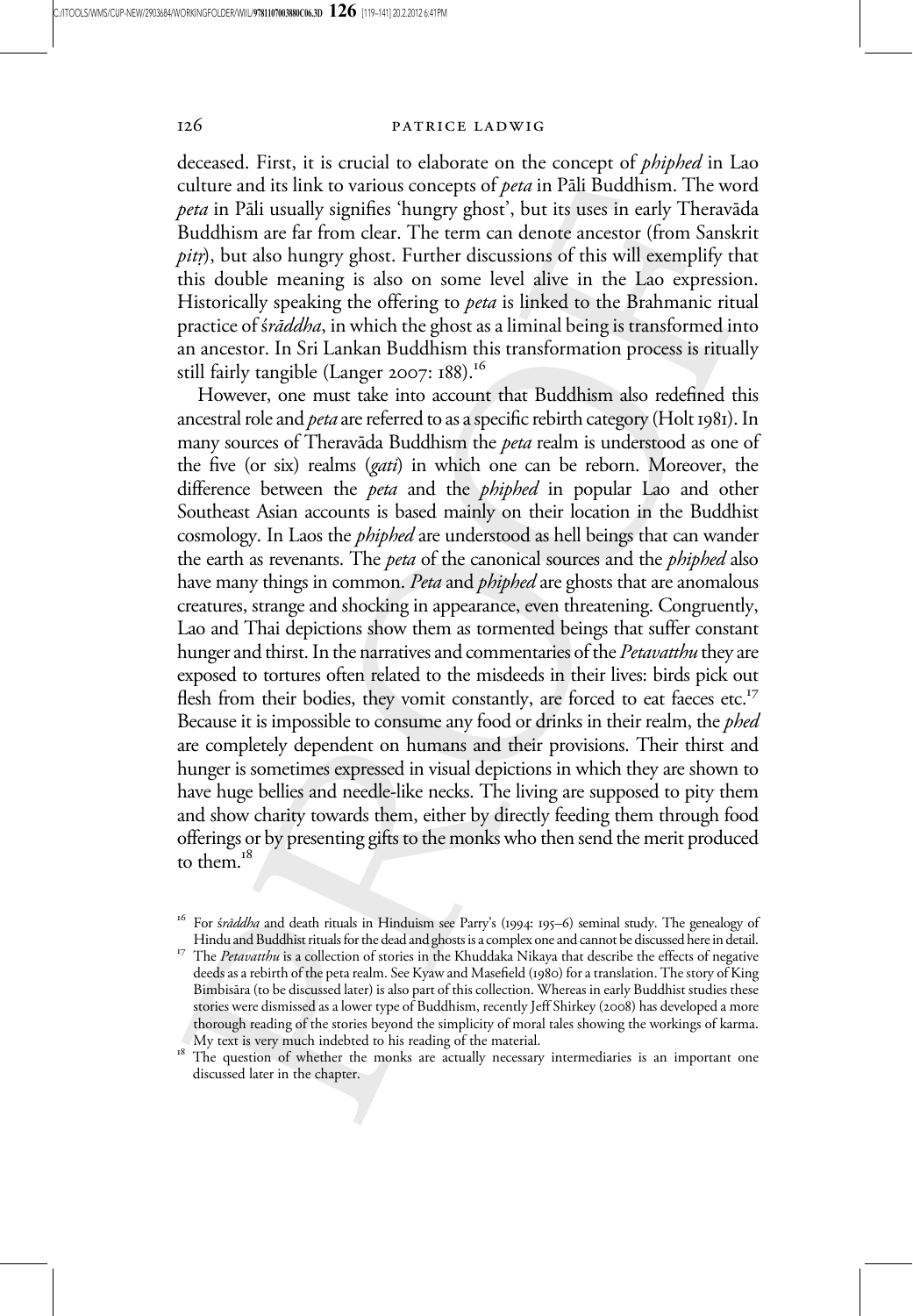# the phiphed as visitors from hell: textual backgrounds of the festival

From where does this image of *phiphed* as beings from hell derive? And why are they allowed to enter the realm of the humans on the day of BKPD? Let us turn to the textual backgrounds of the festival. Two narratives are mentioned frequently by Lao informants and the Lao texts dealing with the ritual. The first relates to the story of the monk Mahā Moggallāna. This story is often equated, or even mixed with, the figure of Māleyyadevatthera, which in Laos and Thailand is widely known by the local adaptation in the form of Phra Malai. The second, the story of King Bimbisāra and his encounters with the *peta*, is also crucial and will be discussed later. Let us first turn to Mahā Moggallāna and Māleyyadevatthera and consider their inclusion in the local Lao cosmology and their roles as explanatory narrative frameworks for the ritual.

# Touring hell: Moggallāna and Māleyyadevatthera

Mahā Moggallāna is described as one of the chief disciples of the Buddha with extraordinary abilities acquired through meditation.<sup>19</sup> He uses his supernatural powers to travel through the cosmos. He surveys each location, travels to the different hells and also enters the *peta* realms. He questions the peta about their fate and their deeds and reports this in the world of the living. According to Louis Finot (1917: 54f.) these travels appear in Laos in localised forms in stories and manuscripts such as 'Moggallāna visits hell' or 'Moggallāna interrogates the peta'. In a short Lao version printed in a popular book (Simphon 2007: 73), a slightly modified story establishes a link with BKPD: Moggallāna travels to hell in order to see the creatures there, but when he arrives there are none. He asks the Chief of Hell (Yamarāja) where all the hell creatures are. Yamarāja tells Moggallāna that on the day of new moon in the ninth month he, the Lord of Hell, opens the gates so the creatures can go out and search for food and drink.<sup>20</sup> Moggallāna is told that some of the creatures did not receive any offerings and had to return to hell, while others received offerings and were liberated. When Moggallāna hears this, he returns to the world of humans and

<sup>&</sup>lt;sup>19</sup> I cannot give a full account of Moggallāna here. His travels and life are described in various canonical sources and their local adaptations. See the paragraph on comparative potential below.

<sup>&</sup>lt;sup>20</sup> Viravong (1996: 34) mentions Yama's act could be seen as analogous to 'the liberation of convicts'. Hell is here equated with a jail and Yama with a king who gives the order of a general pardon.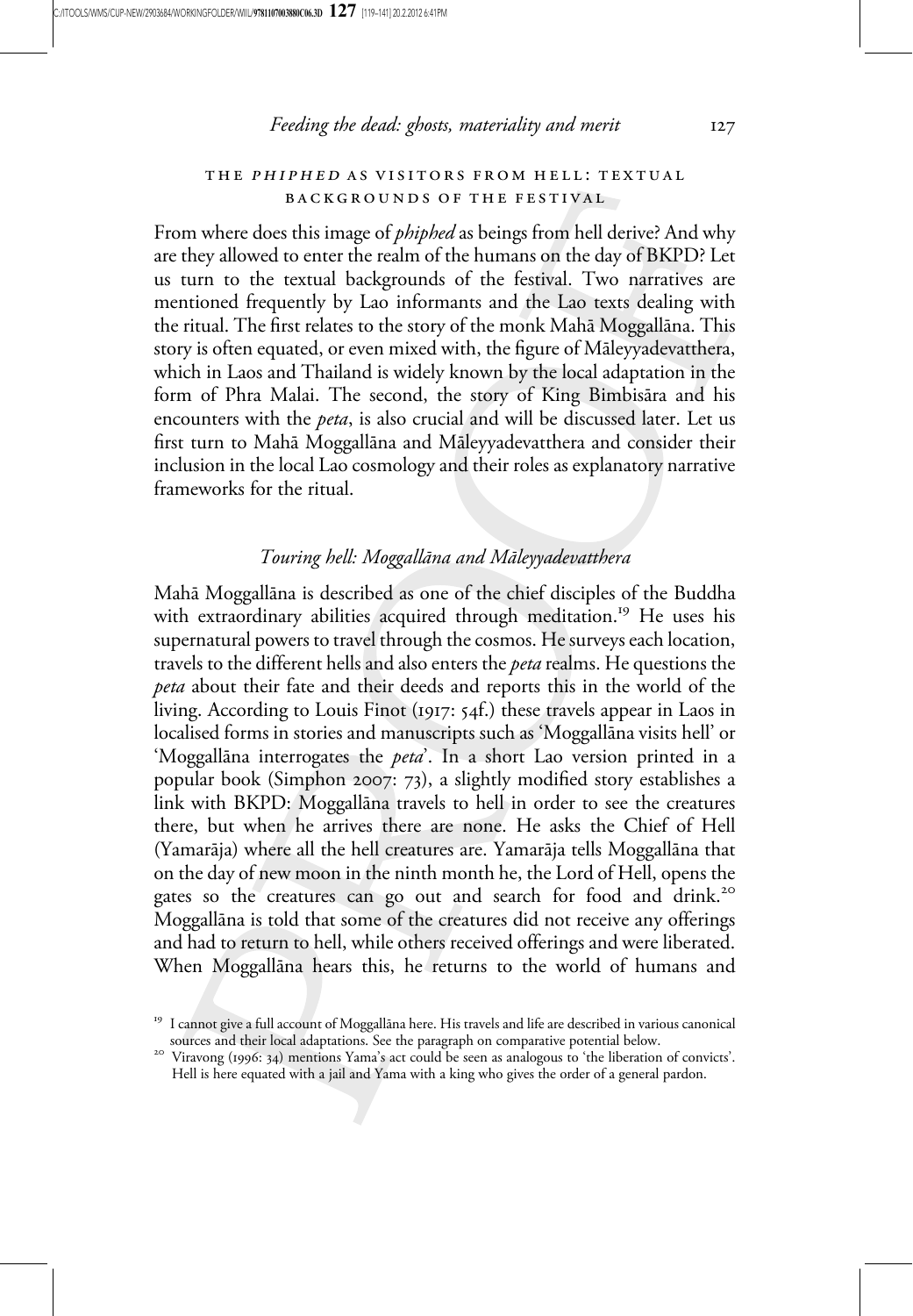#### 128 patrice ladwig

converses with the Buddha about this. The Buddha then reminds the believers that they have to worship the three gems, care for older people and the deceased by thinking of them and giving food to them on the day of BKPD.

According to Julie Gifford (2003: 72), Moggallāna's travels are 'intended to guide others by providing a cosmological and karmic map of saṃsāra' and<br>he derives his popularity from his extraordinary abilities and his saintbood he derives his popularity from his extraordinary abilities and his sainthood. What Gifford misses out on, however, is the fact that the liberation from hell associated with the Lao and Thai versions of these stories gives people the chance to feed *petas* as potential relatives, soothe their suffering and even liberate them from their existence in hell.<sup>21</sup> The abbot of the monastery where I observed the festival stated in an interview:

Today the spirits are released from hell. They wander around and search for food. They come here to receive food and merit from their relatives. If there is an opportunity some of them may be reborn as humans. If there is no opportunity like this, they might be reincarnated as deities. If the relatives do not feed them, they might have to return to hell again.

I think it is important to mention that the various narratives of Moggallāna contain a comparative potential that has yet to be researched. Although the Lao and Thai versions of *Phra Malai* – a text also recited at funerals – are based on the figure of Māleyyadevatthera, they seem to have merged to a certain degree with the figure of Moggallāna due to their similar themes. The accounts of Phra Malai are more widely known than those of Moggallāna, but I think they should be discussed together and seen as a unit.<sup>22</sup> Both are quite popular in Southeast Asia. Moreover, the parallels with the Chinese version of Moggallāna, Mulien and the practice of filial piety, are one example. The Chinese and Vietnamese Ghost Festivals bear strong resemblances to the Lao one. Despite difference concerning ritual practice and kind of offerings – the Lao have no ghost money and don't burn offerings for them, for example – the textual references partially overlap. A Lao story (Genau and Thammamone 2000) about children who are able to liberate their parents from hell through

<sup>&</sup>lt;sup>21</sup> See the next part for an explication of the status of *peta* as potential relatives that are integrated through a remembrance of kinship.

<sup>&</sup>lt;sup>22</sup> Denis (1964: 66) concludes that 'It seems most likely that the descents of Phra Malai into the hells are born out of a local adaptation of the descents of Moggallāna into the hells, as encountered in Laos and Siam' and Bonnie Brereton (1995: 123f.) in her excellent study of Phra Malai comes to a similar conclusion. However, Denis (1964: 40) also acknowledges that the development of the different versions is rather complex and the transitions from South Asia to Southeast Asia are hard to trace. For further discussions see also Steven Collins' (1993) discussion of Eugene Denis' work and Anatole Peltier's (1982) study on the visual representations of Phra Malai.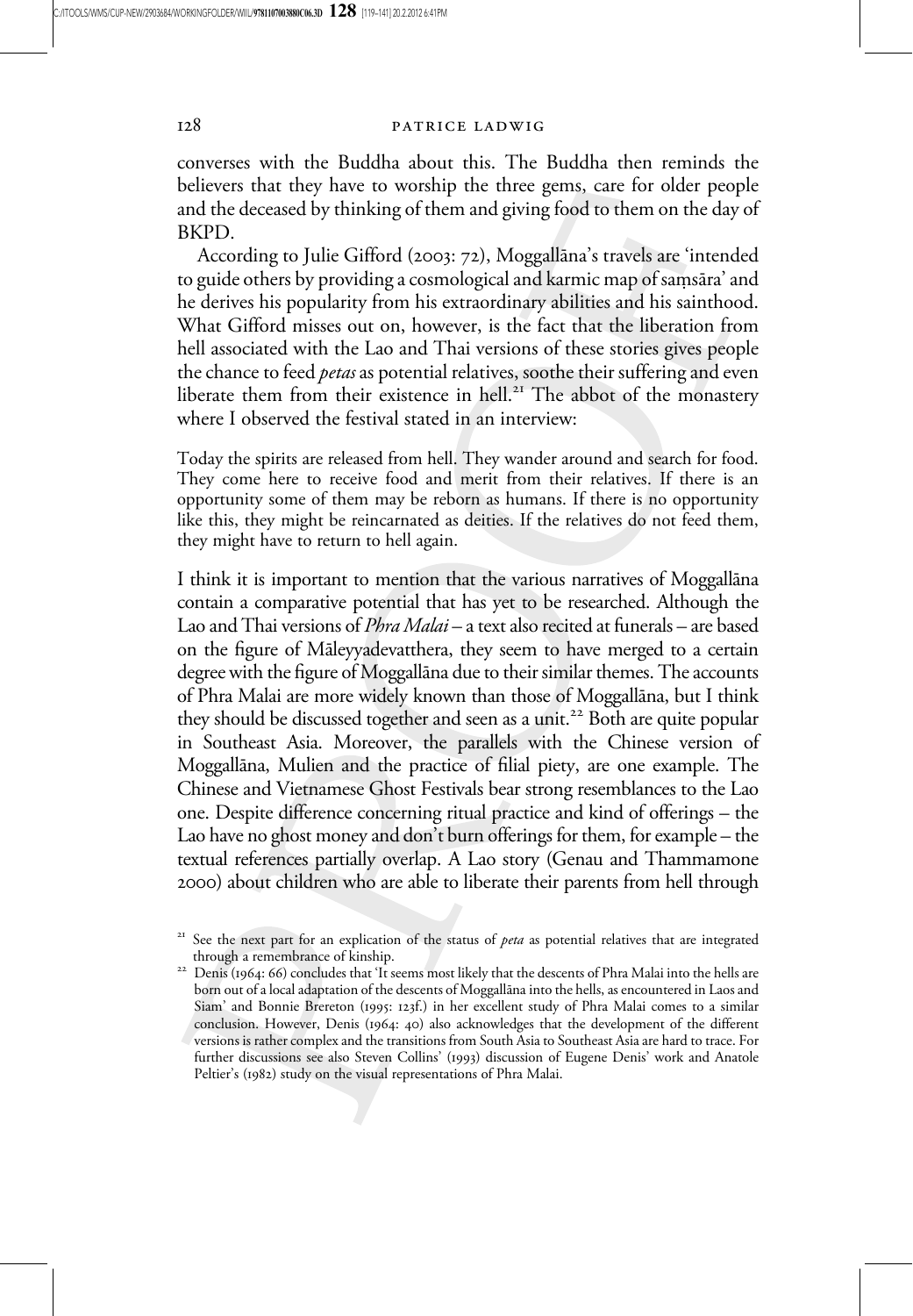donating to the monks, indeed shows Chinese characteristics and therefore could be used to work out a more comparative framework.<sup>23</sup>

Coming back to the Lao case, the image of phiphed is that of 'strange' creatures. Their physical appearance marked by mutilated bodies and their inability to consume food due to their thin mouths make them objects of pity. If we examine the status of ghosts in relation to notions of belonging, it becomes clear that *phiphed* actually do not belong to the world of the living; they are just granted the right to enter this world by Lord Yama. Moreover, this sojourn takes place in a limited time-frame. In some sense they are strangers that invade a space that is actually not their home, but then get socialised. Heonik Kwon (2008: 16) coined a term for the ghosts of war in Vietnam, 'ontological refugees', which I think can also be applied to the Lao phiphed: fleeing from hell, they search for food, recognition and a chance to escape into the world of the living. They are 'asylum seekers' and strangers, hoping to receive food through hospitality in the world of humans so that they can escape from hell and be reborn in another realm.<sup>24</sup>

But are there other strategies to socialise the *phiphed*? How is a bond with them established? The other textual basis of the BKPD might help us to understand how *peta* and *phiphed* are ritually incorporated.

# Kinship with strangers: Bimbisāra

Many Lao informants relate BKPD to the narrative of King Bimbisāra (Lao: phimbisan), also told in the Petavatthu.<sup>25</sup> Several monks also assured me that in the past – when people had more time to attend temple services – the story was told during the festival. However this might have changed, we encounter with Bimbisāra a narrative that socialises the phiphed as strangers in another way. In this story a group of *peta* is told by the monk Kassapa that in one Buddha-aeon, during the time of the Buddha Śākyamuni, a king

<sup>&</sup>lt;sup>23</sup> I am very much indebted to Gregory Kourilsky for the lengthy discussions we had on this topic in Laos. See his analysis of filial piety and the role of Moggallāna in Lao Buddhism and beyond (Kourilsky 2012). Moggallāna also plays an important role in Mahāyāna Buddhism: the Japanese Ghost Festival is inspired by the Ullambana Sutra describing the actions of Moggallāna. For the Chinese Ghost Festival see the seminal study by Stephen Teiser (1988) and his description of Mulien as a 'shaman' (ibid.: 140) saving his mother from hell. For a Tibetan version see the highly interesting

account of Kapstein (2007). See also Ingmar Heise's piece in this volume (Chapter 10).  $^{24}$  The notion of hospitality, I think, is also very useful to understand the interaction of the *phiphed* and the living. See Ladwig (forthcoming) for an analysis of BKPD with a central focus on hospitality and

ghosts as strangers.  $^{25}$  There are various adaptations of the Petavatthu in Lao which I have not read. The section used here, however, was told to me orally many times and does not deviate much from the ones in the canonical sources and the translation by Kyaw and Masefield (1980: 23ff.).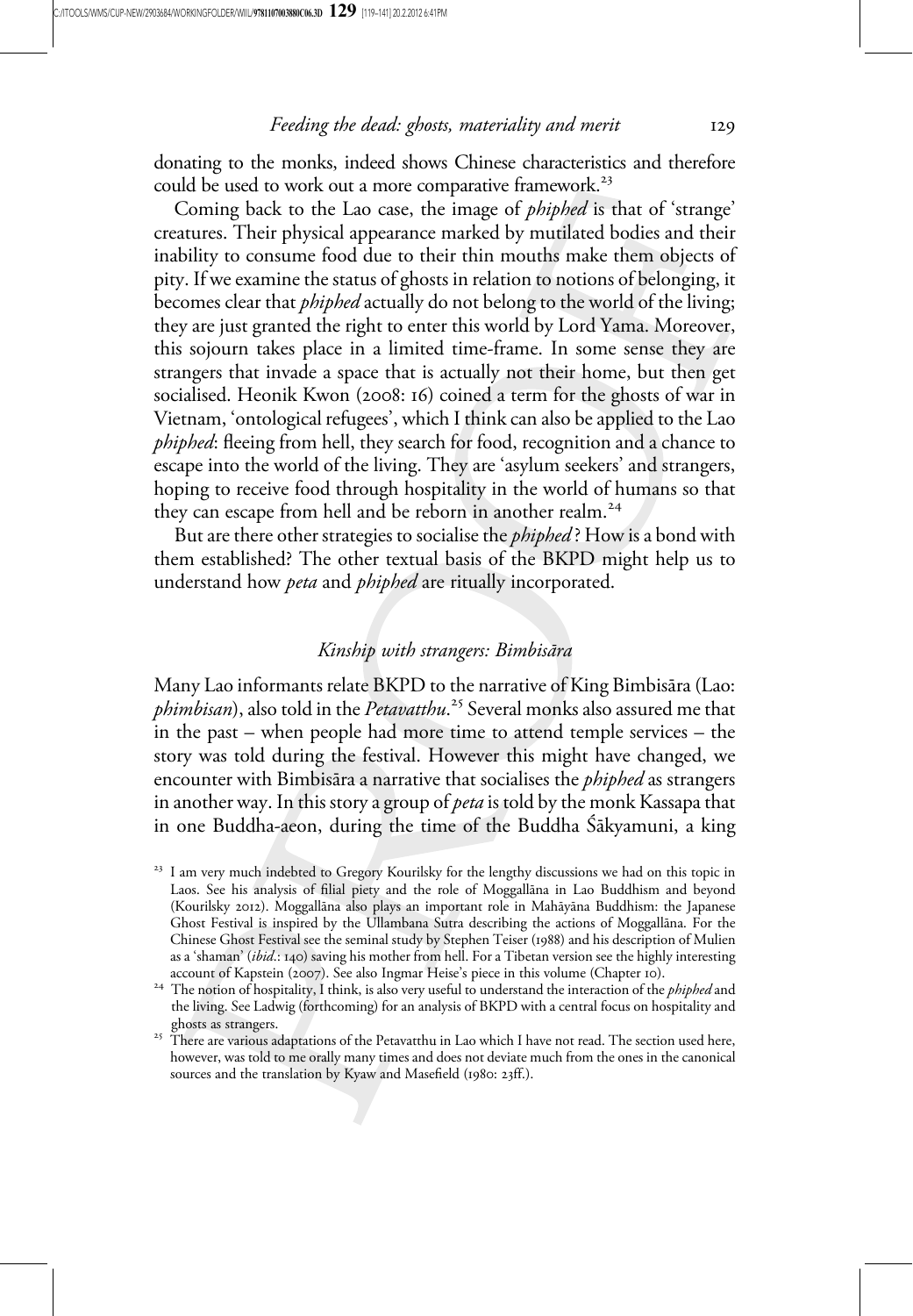named Bimbisāra will dedicate offerings to them. When the moment finally arrives, Bimbisāra knows nothing of his responsibilities and gives to the Buddha without dedicating the gift to the petas. At night, the petas 'wailed in utter and dreadful distress', and the king was 'filled with fear and trembling' (Kyaw and Masefield 1980: 25). In the morning the Buddha clarifies the situation and tells Bimbisāra about his former relatives who have arisen in the *peta* realm and have been waiting for the gift for so long. Bimbisāra simply did not know about them. The Buddha makes the petas visible for the king and they are described as 'extremely ugly, deformed and terrible to behold' (ibid.). Another alms-giving is organised and through the dedication the *petas* receive abundant food, drink and clothes.

Important here is that the peta are relatives of Bimbisāra who have been forgotten, but are brought back to memory, identified as kin and socialised through food. The miraculous intervention of the Buddha lays bare a kinship bond that extends beyond families and village units: from the Buddha's superior perspective we actually all have kinship bonds stretching back to a very distant past. Buddhism thereby constructs an almost infinite universe of kinship relations of which the *peta* are one vital segment. The moral cosmos and also that of ritual obligations could be described as what Jonathan Walters (2003: 14) has called 'communal karma' or 'socio-karma'. This strategy of making kin out of others through a karmic community can be said to represent a transposition from family-centred ritual hospitality to ghosts in Hinduism (caring only for one's own peta relatives after death) to a universal, Buddhist one, in which every one of us has *peta* relatives.<sup>26</sup> This is by no means limited to the textual accounts used here, but is also visible in ritual practice. Hayashi (2003: 148), for example, points out that for the Lao living in northeast Thailand rituals in which the dead are addressed are based on rather fuzzy ideas about their afterlife as the living cannot know the post-mortem fate of their relatives, but nevertheless offer food at various rituals for them.

Coming back to the ritual practices of BKPD, we might say that the *phiphed* take on the appearance and position of strangers and liminal beings that do not belong to the world of humans. However, both stories of

<sup>&</sup>lt;sup>26</sup> This construction of a kinship bond between the living and the *peta* is also elaborated in the Buddha's discourse given to Bimbisāra (Kyaw and Masefield 1980: 28–9), in which the duty of relatives is mentioned in various forms. Here it again has to be pointed out that Bimbisāra does not know about these relatives, but the Buddha states that they must not be forgotten. Also in the Petavatthu (Kyaw and Masefield 1980: 30) we find a further hint to this that relates to unknown kinship bonds. Here the Buddha is asked if the *śrāddha* rites of Brahmins are efficacious even when one does not have a *peta*relative. The Buddha replies that it is impossible. Among the mass of kin, everyone *must* have relatives among the peta, even if they do not realise it.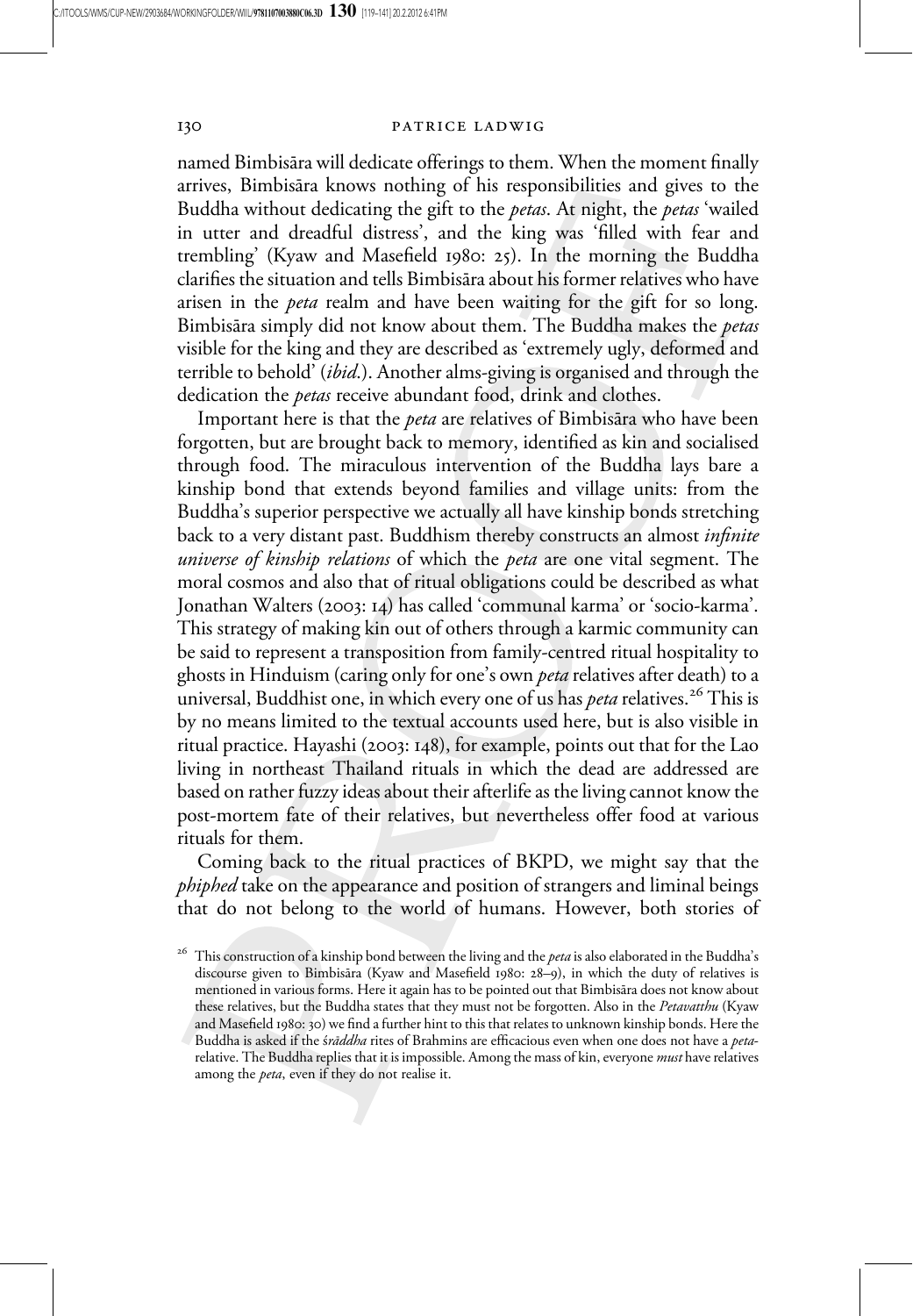Moggallāna and Bimbisāra point out that they have relatives. In the case of Moggallāna and Phra Malai the living are informed about their relatives' fate in hell and, in Lao understandings, receive a chance to help them on the day of BKPD. The *peta* are here then not real strangers, but already have a vague connection to the world of the living through Moggallāna's tours in hell. In the case of Bimbisāra this connection is made through a kinship bond that extends over a whole Buddhist aeon. The intrusion of the stranger into the world of the living and their welcome through offering food can therefore also be understood as a reminder of relationships that have been forgotten. Ghosts in that sense want to be recognised and be reminded that they were once humans as well, an expression of their longing for escaping their miserable state. This integration into the social fabric could in anthropological terms be labelled 'artificial kinship'. This kinship bond is in ritual practice primarily expressed through the offering of food.

#### merit, materiality and food

Most Buddhist rituals that expose features of care for the dead need members of the sangha to act as ritual intermediaries. As we have seen, however, the ritual performed at BKPD in the morning happens without the mediation of monks; the *phiphed* are fed directly. The second part of the ritual – involving a transfer of merit – requires the monks' participation. How can we then imagine this feeding of the *phiphed* and the *petas*? And given the importance of food offerings and nourishment, how is the interplay of food and merit to be understood according to textual sources and ritual practice? The literature on the transfer of merit is vast and I do not want to tackle the problem as a whole here, but I think it worth pointing out that as the prime way of communicating with the dead it might be worth reconsidering at least some aspects of the complex development of the doctrine and relating them to the ritual practice as observed in BKPD.<sup>27</sup>

First looking at the canonical sources, one recognises that the *Petavatthu* and its commentary contain stories in which direct giving to the peta without a monk fails. As we have seen, Bimbisāra forgets to dedicate the gift to his peta kin and the transaction only becomes successful with the help of the Buddha. In the Nanda *peta* story a husband wants to give something to the *peti* of his deceased wife directly, but this and many other stories, such as that of Culasetthi (Kyaw and Masefield 1980: 113), follow the

<sup>&</sup>lt;sup>27</sup> In a very useful analysis Schmitthausen (1986: 212) traces some of these complex developments up to the Petavatthu. See also Bechert (1992) and Hayashi (1999) for further discussions of merit.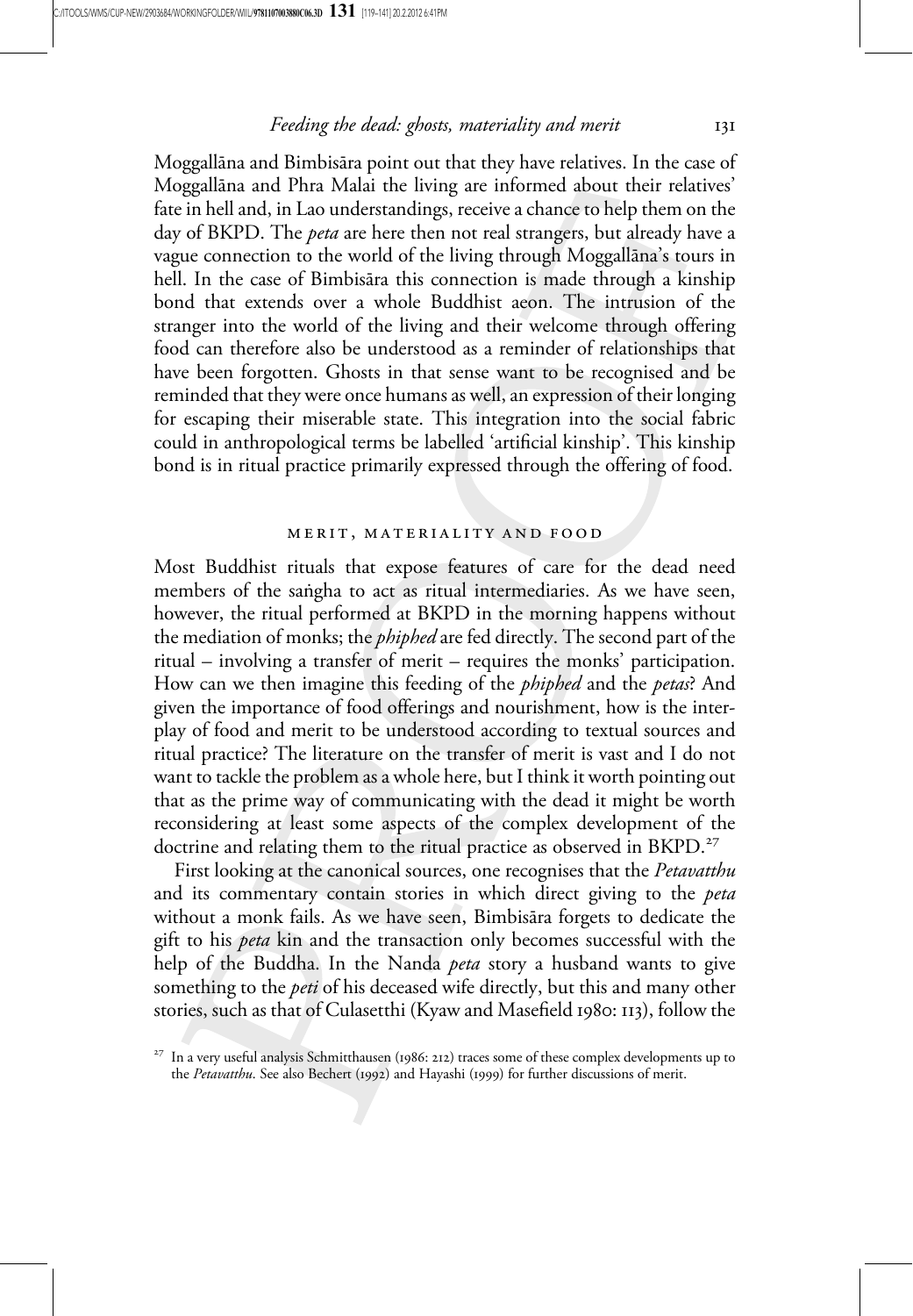same line: direct gifts to *petas* are doomed to fail.<sup>28</sup> Given to the *peta* directly, the food offered turns to filth and the cloth into stinking rags (cf. White 1986: 201–2). However, not all sources and ritual practices are so clear on that point. Many *Petavatthu* stories seem to suggest the possibility of a direct giving of food, while the post-canonical commentaries (Petavatthu-atthakathā) lean more towards a transfer of merit. Langer points out that early sources expose a lack of 'unambiguous passages' in relation to the materiality of the gifts transferred, or their abstraction into a concept of merit (Langer 2007: 168). She argues that there are three possibilities when discussing the transfer of food and/or merit to the *peta* of the deceased: (1) direct giving; (2) giving to monks who act as intermediaries in a process similar to the *śrāddha* rite; and  $(3)$  merit is generated by way of offering food to monks, the fruits (*phala*) of this act to benefit the *peta* (Langer 2007: 170). Some sources of the Theravāda tradition also suggest there is a direct transfer of food, and not of merit, towards the petas (Gombrich 1971: 203).

In the first part of BKPD, there are only direct offerings of food by laypeople. The offering cannot therefore be understood as a kind of dakkhinā, a donation given to a holy person with reference to unhappy<br>beings in the *peta* realm (Agasse 1978; 212), as the monks play no role here beings in the peta realm (Agasse 1978: 313), as the monks play no role here. Another interpretation found in the *Petavatthu* is based on the assumption that 'it is not the food and clothing offered by the donor that the *peta* enjoys but food and clothing that have been *miraculously transformed* through the template of the merit field so as to be effective in another level of existence' (White 1986: 209; original emphasis). The gifts to the *petas* materialise themselves in a wholly other place than the original place of offering, but in this account they are still linked to the notion of merit. Masefield, however, rejects the idea of a transfer of merit and simply states that 'this practice, wrongly referred to as transfer of merit, involves no transfer of merit whatsoever; rather, the *peta* is simply assigned the divine counterpart of the alms offered to the *sangha* on the *peta's* behalf' (Masefield 2004: 310).

What one finds in the complex development of the idea of the'transfer of merit' is a multi-vocal discourse about the possibilities of transferring material objects directly, or as the fruits (*phala*) of a meritorious act. In practice, very often all three forms mentioned by Langer are mixed up and complement each other. Although most of the Lao I know pay little attention to these more doctrinally inspired discussions, it might be worth following up on this as the objects or substances that are transferred (and/or transformed) might help us to understand the modes in which people relate

 $28$  I take this point from Jeff Shirkey's (2008: 216–17) reading of the Petavatthu.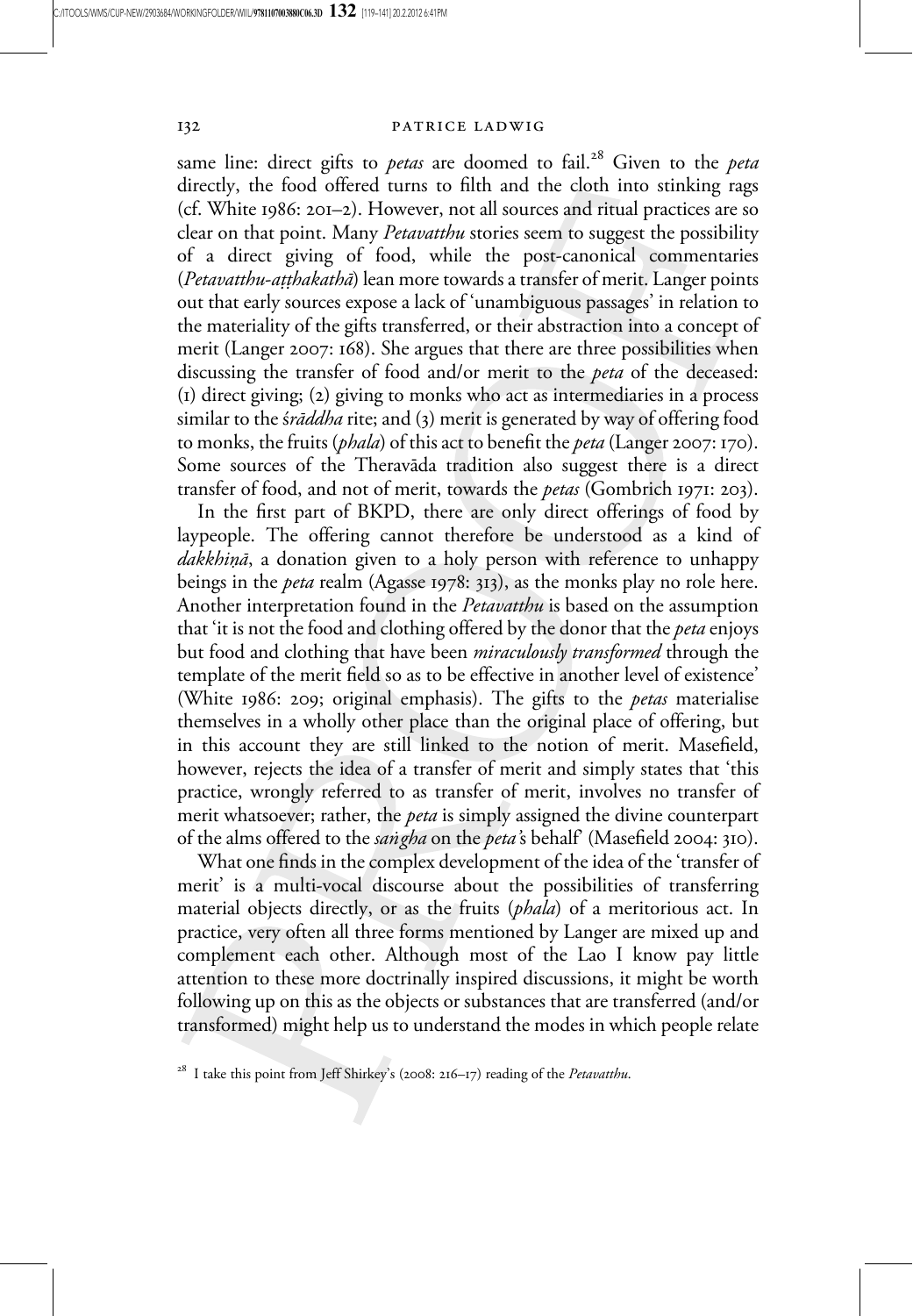to the dead in a more profound way.<sup>29</sup> It might be crucial to look at the materiality of food offerings and their roles in the ritual. Food as an offering might contain more hints to the understanding of the ritual than merit, or rather the combination of merit and food might reveal something about the nature of the relationships cultivated in the ritual.

As was discussed, we have two processes at work in BKPD. In the morning the laypeople directly present food to the *phiphed*, the ancestors, the protective spirit of the temple and later to the spirit of the rice field. At 7am a transfer of merit with the help of monks is addressing the vinyan ('soul') of the deceased. In the dedication prayer words such as uthid (dedicated to) are used; a vocabulary not employed during the ritual in the early morning.<sup>30</sup> If we see these transactions, as has been done in some of the previous ethnographic literature, only as a transfer of merit to a rather homogenous group of 'the dead', we would miss an essential point: some of the beings that are addressed in the ritual offering at 5am cannot actually receive merit, but have to be 'fed' directly. The Lao spirits deriving from a pre-Buddhist conception (the *phi*) are usually fed (*liang*), and to my knowledge are never receivers of merit. Whereas the *vinyan* of the deceased can receive merit, the *phiphed*, the *phi dta haek* and the *phi cau vat* are fed directly, without the intermediary role of the monks. The feeding of the ancestors taking place at the bone stūpas of deceased relatives can also be seen as a feeding of a *phi* residing in the *stūpa*.<sup>31</sup> The Lao term *liang* is used for people, animals and spirits, but it also has clear connotations of 'fostering'. <sup>32</sup> So we actually have only one case in which we can speak of a transfer of merit, whereas the other beings addressed in the ritual are all fed. Although these acts doubtlessly produce merit for the giver, to speak of a transfer of merit here would neglect several important aspects and could lead to an over-generalised view.

One could speculate that the focus on merit of so many previous studies is rooted in the disregard of the significance of materiality in the study of

<sup>&</sup>lt;sup>29</sup> Most informants just see it as Davis (1984: 193) has described it for the two festivals among Thai-Lao of northern Thailand: 'Although the offerings are given to monks, they are thought to be used by the

<sup>&</sup>lt;sup>30</sup> The Lao term uthid derives from Pāli uddisati and ādisati, words often used for merit transfer in the Petavatthu and other sources relating to this practice. They can be translated as to make over, to

transfer, to ascribe the merit or virtue of a gift to someone (Gehman 1923: 421).<br><sup>31</sup> See Keyes and Anusaranasasanakiarti (1980: 17) for the idea that a bone *stūpa* actually is an ancestor shrine. Several Lao informants

 $32$  This is also obvious in the English etymology: 'The identification of feeding and fostering is buried in our own language: Old English 'foster' means 'food" (Young 1971: 41). The Lao term *liang* also has strong connotations of 'care' and 'bringing up someone'.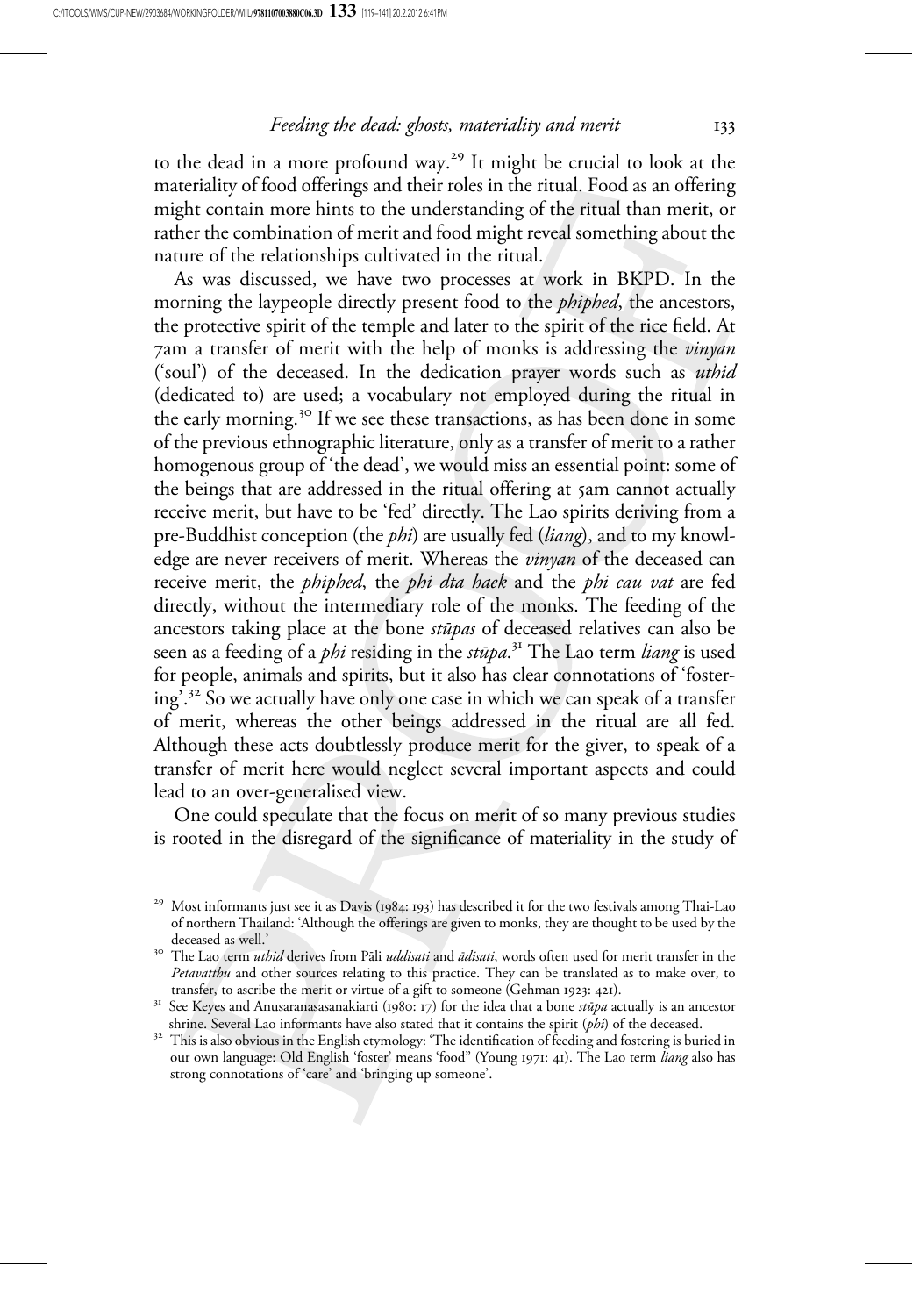world-renouncing religions. Why, one could ask, have the relationships between the living and the dead so often been exclusively framed in the discourse of the transfer of merit? Studies of the materiality of religion have only recently become popular. In religious studies in general, and even more so in studies on world-renouncing religions, materiality has been quite neglected. There has been a tendency to 'abstract away from the sensuous materiality of objects' (Manning and Menely 2008: 289–90) in studies of religion and the focus has often been too heavily on human agency and intentionality. Gregory Schopen's (1991) analysis of 'protestant presuppositions' in the archaeology of early Buddhism might also apply here: scholars have often looked at sources that confirmed a certain philosophical image of worldrenouncing religions, but neglected the polyvocality of the textual and material sources available. Looking at the ritual practice of BKPD, the 'material evidence' is readily available. Indeed, the production and significance of food in the ritual, and the link to the agricultural cycle are, even in the urban environment of Vientiane, still visible. In Lao Buddhism, as in most of the Buddhist traditions of mainland Southeast Asia, food plays a central role in establishing relations between people, between laypeople and the sangha.<sup>33</sup> Andaya (2002: 11) points out: 'The remark that contemporary monasteries in northern Thailand seem "preoccupied" with food should equally be considered in light of a cultural heritage where communal feasting was a significant component in village life.' John Strong (1992: 51) has labelled this a 'commensal community' involving a hierarchical chain of beings not only involving humans, but also other entities like *peta*. In my opinion this relatedness constructed via food offerings among the living is therefore also valid for the relationships between the living and the *phiphed*.

It might seem that I am suggesting dividing notions of merit and food, but the interplay of merit and food could, for example, be analysed here through the notion of container or vehicle. Merit needs a container, a vehicle on which it can jump and be expressed in its materiality. O'Flaherty (1980: 10) mentions that already in the Vedas food is a 'vehicle' for merit. Hayashi (2003: 125) interestingly remarks that among the Lao in northeast Thailand merit is understood as a kind of food: 'Merit is like food. Merit nurtures oneself and others.' Food as a material object can shift between different contexts and be used for feeding several entities. Webb Keane (2006: 416) speaks of a form of 'bundling' or 'contingency' in relation to objects, because '[...] part of the power of material objects in society consists of their openness to "external" events and their resulting potential for mediating

<sup>&</sup>lt;sup>33</sup> See also Wijeyewardene (1986: 36) on the role of food and emotions in Thai Buddhist culture.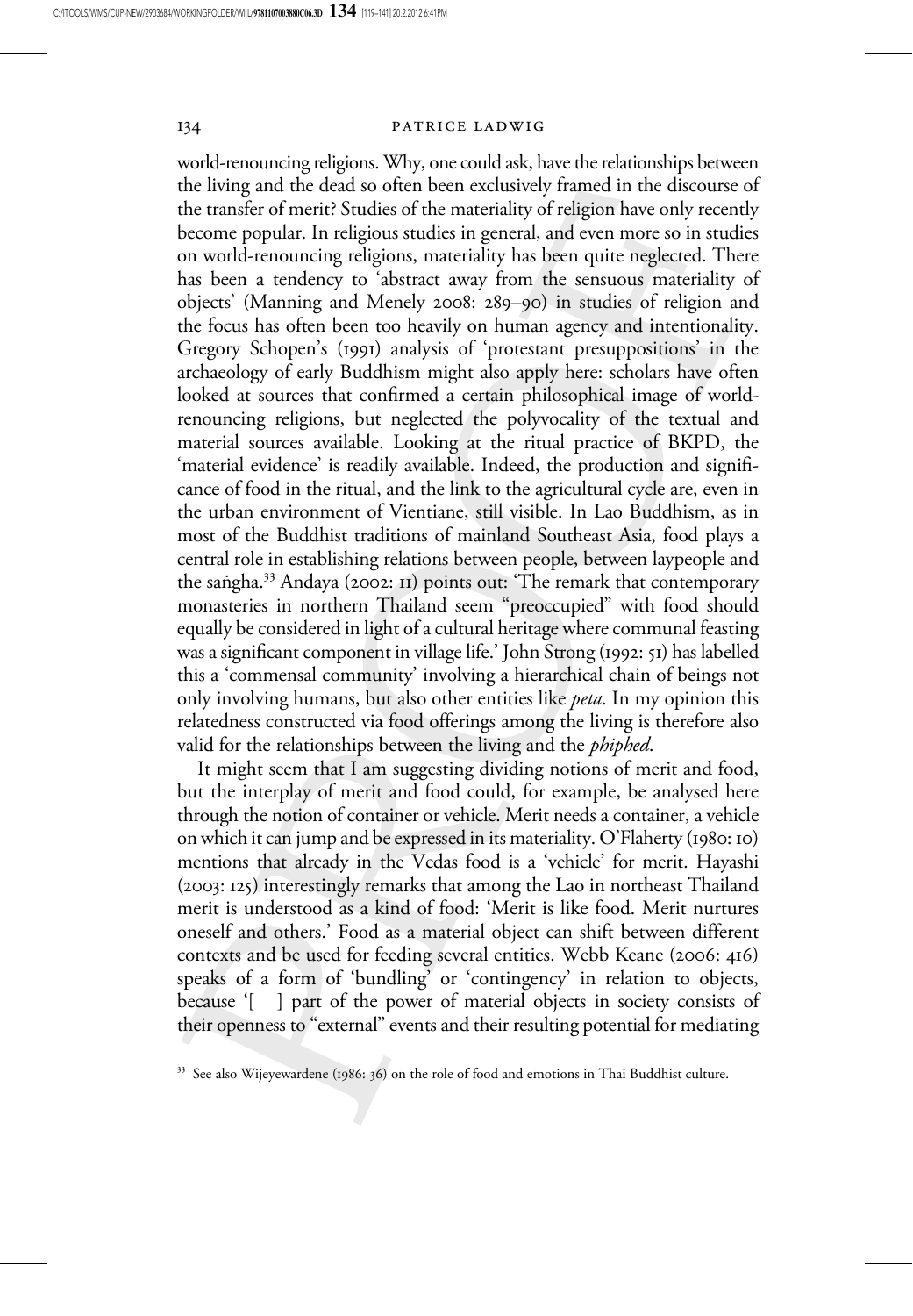the introduction of "contingency"'. They can shift across contexts and circulate in different orders of value and regimes of communication. All recipients addressed in the first ritual get the same object – the ho khau – but it circulates in different orders of consumption and is received by entities that, at first sight, seem to belong to the same ontological sphere (the dead), but which is made up of a multitude of beings with different needs. Some of the latter have different ways of consumption and have to be fed in particular ways. In order to make communication function, objects introduce a sort of mediation that is crucial for the upkeep of relationships. A detour in relationship building via the object as a 'floating signifier' with its openness – what Keane calls contingency – is not simply a crystallisation or reflection of relationships, but food has the capacity to 'nurture' relationships in the real sense of the term. Food as an object is needed to reinscribe the relationship into the social – a capacity that the transfer of merit alone would hardly accomplish.<sup>34</sup> A focus on the offerings that are given, their ways of circulation and their directionality, reveals more than the general reference to the transfer of merit.<sup>35</sup> I think that seeing the connection between moral agents and the 'objects' they use for establishing relationships is crucial here. Thevenot (2002: 59) remarks that 'the autonomous intentional individual is usually regarded as a prerequisite for moral agency. But it achieves such moral agency only with the support of other elements: the functional agency of objects.'

Part of this functional agency is also the sensuality of the object. Life histories, memories of people and emotions of care for the dead might be 'materialised' in food as an object. Food can act as a 'carrier object' and 'container', whereas merit on its own is less tangible and not corporeal. Here food allows for expressions of commensality and relates to Lao notions of feeding and fosterage. I believe that the efficacy of rituals such as BKPD is more often achieved through metaphors of the body and nurturing, for example, than through abstract concepts. Sutton (2001: 46–7) skilfully elaborates on the role of food in rituals linked to death, remembrance and

<sup>34</sup> Bruno Latour (1999: 197) therefore asks: 'Why must society work through them [artefacts] to inscribe itself in something else? Why not inscribe itself directly, since the artefacts count for nothing?' He thinks that the function of objects 'is not to mirror, congeal, crystallise, or hide social relations, but to remake these very relations through fresh und unexpected sources of action'; objects are therefore needed to reestablish relationships and regenerate them. <sup>35</sup> This is also a question of methodology of research, as Appadurai's (1986: <sup>5</sup>) idea to focus on the

<sup>&#</sup>x27;biography of things' extrapolates. Instead of looking at actors and intentionality, he proposes another point of view: 'Even though from a theoretical point of view human actors encode things with significance, from a methodological point of view it is the things-in-motion that illuminate their human and social context' (ibid.).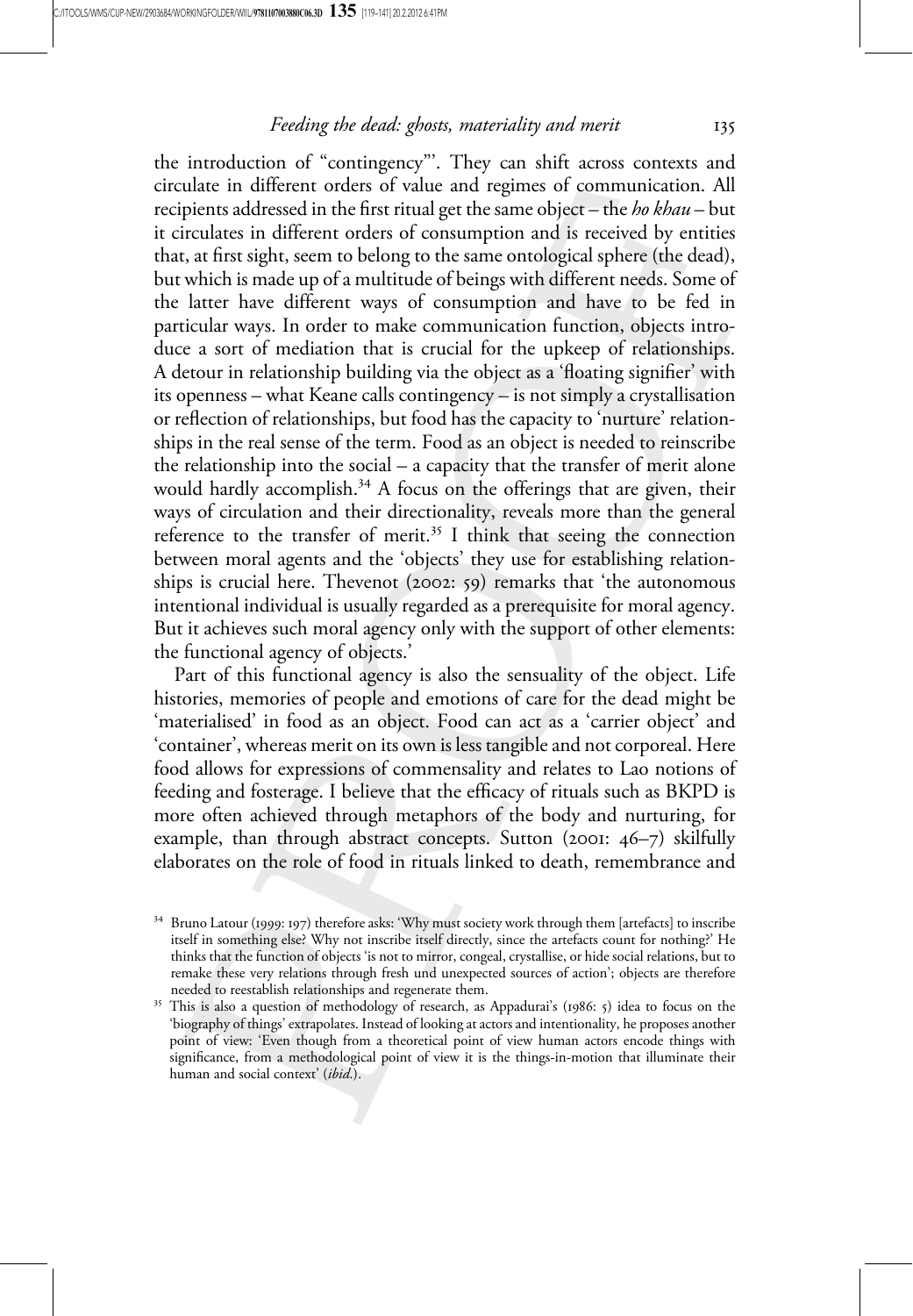care for the dead in an exchange system that spans generations and includes the dead:

Even the ephemeral and perishable medium of food, then, can be extended into the future through memory of the act of giving. Indeed, food may be a particularly powerful medium exactly because it internalizes the debt to the other [ Furthermore, in carefully preparing food one is once again projecting the self, in this case the caring, nurturant self, into an external object – the food – which is meant to inscribe a memorable impression on the receiver.

What we end up with is an image of a ritual economy of food and merit that includes various kinds of the dead and aims at caring for them. In return, and following the law of reciprocity, the living receive blessings and wellbeing from the deceased, as exemplified by the offering prayers mentioned previously. With reference to the spirit of the rice field and the spirit of the first abbot of the monastery, the living understand these as protective spirits of places which have to be cared for as well. Specifically in relation to the phiphed and the narratives attached to them, we find even a higher telos of the ritual – the liberation from continuous torture and their reintegration into other realms of the Buddhist cosmos. Jeff Shirkey (2008: 327) has argued that the Petavatthu 'implicitly, if not explicitly, demonstrates that reintegration of peta-s back into an ideal Buddhist order is the soteriological goal of these ritual exchanges'. Shirkey sees a ritual economy at work here that he rightly understands as a moral economy with distributive principles aiming at the well-being of Buddhist communities. McWilliam, following Steven Gudeman's (2001: 27) analysis of markets and societies, speaks of 'spiritual commons' and defines them as the 'varieties of symbolic and religious behaviour designed to nurture and protect the well-being of a community' (McWilliam 2009: 164). I would like to suggest that the various forms of deceased and spirits addressed in the rituals I have discussed are an active part of this community and that the care for them is also a form of care of the community.

# conclusion

Among the ethnic Lao, the relationship with various kinds of deceased is marked by ritual exchanges in which an intensified 'care for the dead' is to be observed. Whereas most accounts frame the (re)construction of these relationships in Buddhist concepts subsumed under the notion of the 'transfer of merit', a close examination has revealed that an analysis based on concepts related to materiality and food might be more appropriate to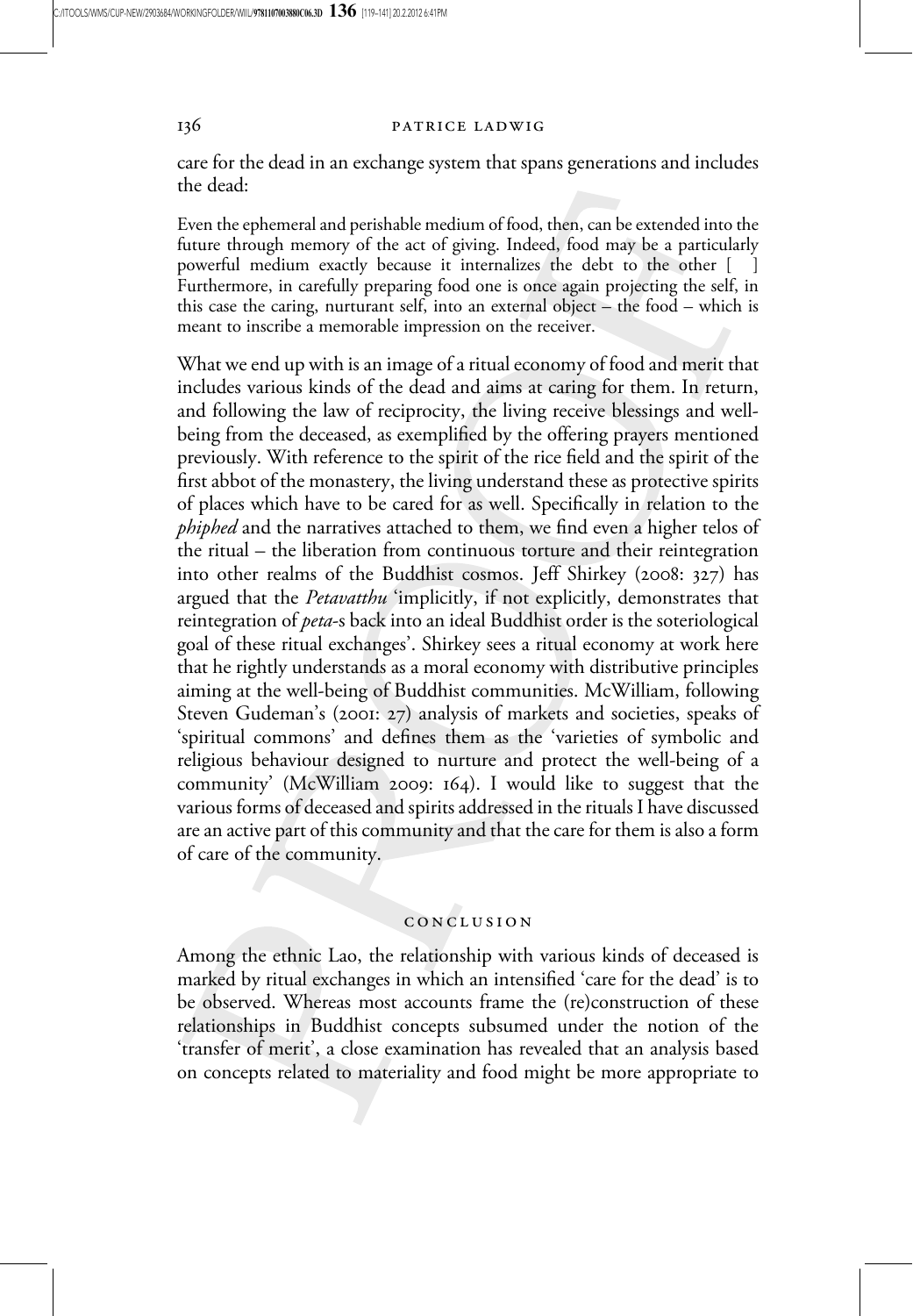understand this particular ritual. I have focused in my discussion largely on the *phiphed* addressed in the ritual, but have also shown that a multitude of other beings are integrated through the offering of food, mostly without the mediating role of Buddhist monks. I have argued that merit and food should be understood as a synthesis of container and contained, but I have also shown that a single focus on merit is insufficient as certain beings – all those slotted into the category of  $phi$  – cannot be receivers of merit, but have to be fed. Feeding (liang) was identified among the Lao as being linked to ideas of care and fosterage. In particular, the relationships with ghosts show that the welcome of these refugees from hell, the act of feeding and their socialisation are essential parts of the rite. Avery Gordon (2008: 8) argues that 'the ghost is not simply dead or a missing person, but a social figure'. I have tried to understand the *phiphed* as social figures as part of a larger ontology that extends beyond death. I have described them as invading strangers who are socialised to the world of the living during the rite through feeding and the reactualisation of a kinship bond.

Coming back to the statement in the introduction to this chapter about the boundary between the living and the dead as a locus of transformation and the perpetuation of being, we can now see how the interactions of the living and a heterogeneous category of the deceased are embedded into a larger ritual economy. Local adaptations of well-known Buddhist stories and characters (Bimbisāra, Moggallāna and Phra Malai) in this context remind the living of their duties towards the deceased. When they are aware of these and present offerings, the living receive protection from the deceased. As ancestors and spirits of the place they protect places and families, and as agricultural divinities, they also regenerate fertility. Moreover, a fulfilling of the responsibility towards the *phiphed* – and the investment into the ritual economy – has the soteriological goal of liberating liminal ghosts from their misery in hell. The ritual exchanges of BKPD thereby contribute to the construction of a moral universe, in which protection, fertility and compassion are intimately linked and contribute to the well-being of a community that has been understood as being fundamentally constituted by the living and the dead.

#### **BIBLIOGRAPHY**

Abhay, T. N. and Kene, T. (1958), *Buddhism in Laos*, Vientiane: The Literary Committee.

Adorno, T. W. and Horkheimer, M. (1997), 'On the theory of ghosts', in eds. T. W. Adorno and M. Horkheimer, Dialectic of Enlightenment, London: Verso Books.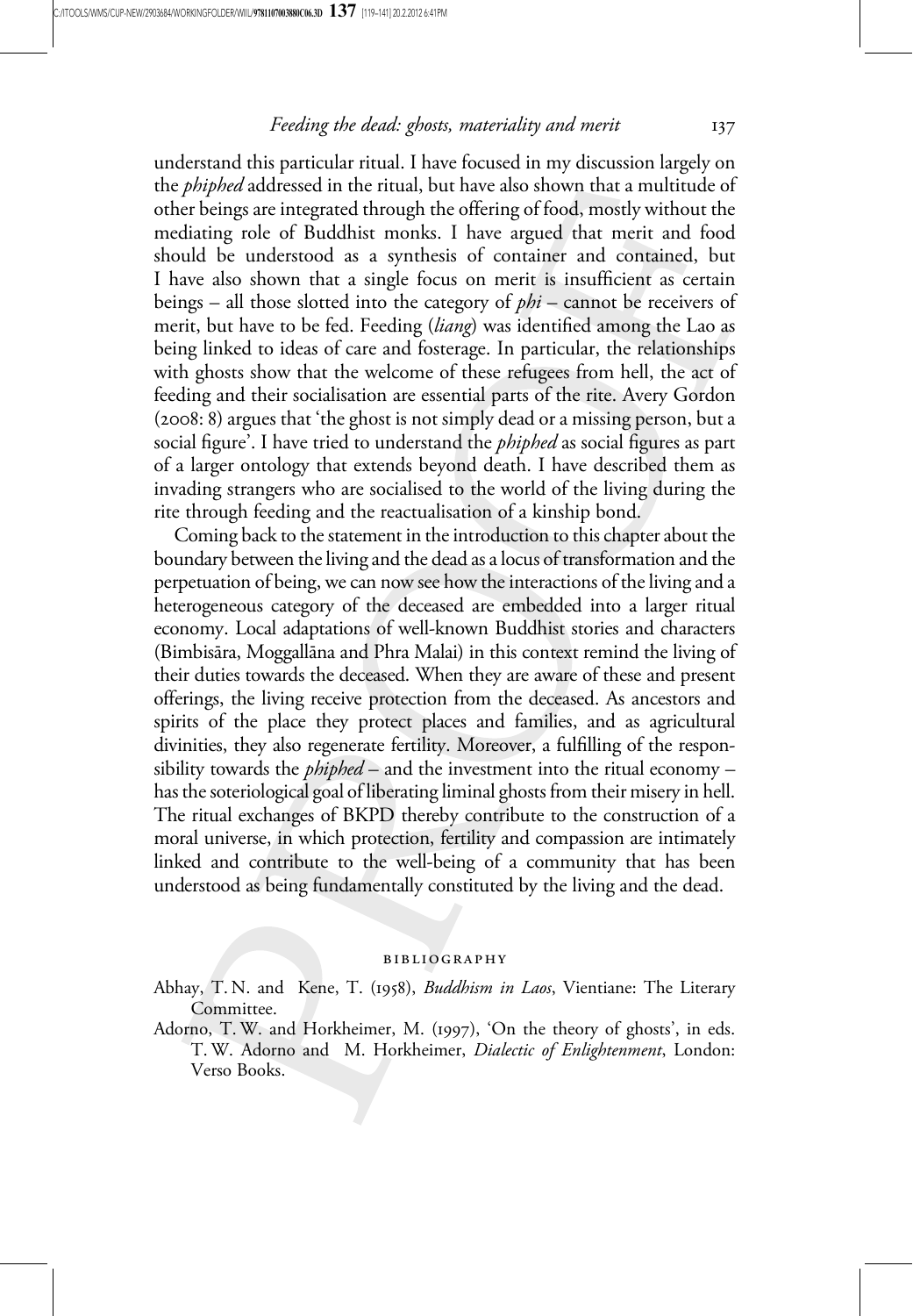- Agasse, J.-M. (1978), 'Le transfert de mérite dans le Bouddhisme Pāli classique', Journal Asiatique 3–4, 311–32.
- Andaya, B. W. (2002), 'Localising the universal: women, motherhood and the appeal of early Theravāda Buddhism', Journal of Southeast Asian Studies 33(1), 1–30.
- Appadurai, A. (1986), 'Introduction: commodities and the politics of value', in ed. Arjun Appadurai, The Social Life of Things. Commodities in Cultural Perspective, New York: Cambridge University Press.
- Archaimbault, C. (1973), Structures Religieuses Lao (Rites et Mythes), Vientiane: Vithagna.
- Barraud, C., De Coppet, D., Iteanu, A. and Jamous, R. (1994), Of Relations and the Dead: Four Societies Viewed from the Angle of Their Exchanges, Oxford: Berg.
- Bechert, H. (1992), 'Buddha-field and transfer of merit in a Theravāda source', Indo-Iranian Journal 35, 95–108.
- Bloch, M. and Parry, J. (1982), 'Introduction', in eds. M. Bloch and J. Parry, Death and the Regeneration of Life, Cambridge University Press.
- Brereton, B. P. (1995), Thai Telling of Phra Malai: Texts and Rituals Concerning a Popular Buddhist Saint, Tempe: Arizona State University Program for Southeast Asian Studies.
- Buakham, S. M. (2001), Preachings of 108 Anisong, Vientiane [in Lao].
- Choulean, A. (2006), 'Vom Brahmanismus zum Buddhismus: Betrachtungen zum Totenfest in Kambodscha', in ed. Wibke Lobo, Angkor: Göttliches Erbe Kambodschas, Berlin: Priestel Verlag.
- Collins, S. (1993), 'The story of the Elder Māleyya', Journal of the Pāli Text Society 18, 65–96.
- Condominas, G. (1975), 'Phiban cults in rural Laos', in eds. W. Skinner and T. Kirsch, Change and Persistence in Thai Society, Ithaca, NY: Cornell University Press.
- Davis, R. (1984), Muang Metaphysics: a Study of Northern Thai Myth and Ritual, Bangkok: Silkworm Press.
- Denis, E. (1964), Brah Maleyyadevatheravatthum: Legende Bouddhiste du Saint Thera Maleyyadeva, unpublished PhD thesis, Paris: Sorbonne.
- Duangmala, C. (2003), Culture and Lao Traditions, Vientiane [in Lao].
- Finot, L. (1917), 'Recherches sur la litterature laotienne', Bulletin de l'École Française  $d'Extr\hat{e}$ me-Orient 17 (5), 5–224.
- Gehman, H. S. (1923), 'Ādisati, Anvādisati, Anudisati, and Uddisati in the Peta-Vatthu', Journal of the American Oriental Society 43, 410–21.
- Genau, G. and Thamamone, B. (2000), Drei Palmblätter aus dem Tempel Sayaphum gestatten Einblicke in den 'Laotischen Volksbuddhismus', Düsseldorf: private publisher.
- Gifford, J. (2003), 'The insight guide to hell: Mahā Moggallāna and Theravāda Buddhist cosmology', in eds. John Holt, Jacob Kinnard and Jonathan Walters, Constituting Communities: Theravāda Buddhism and the Religious Cultures of South and Southeast Asia, Albany, NY: State University of New York Press.
- Gombrich, R. (1971), 'Merit transference in Sinhalese Buddhism', History of Religions 11, 203–19.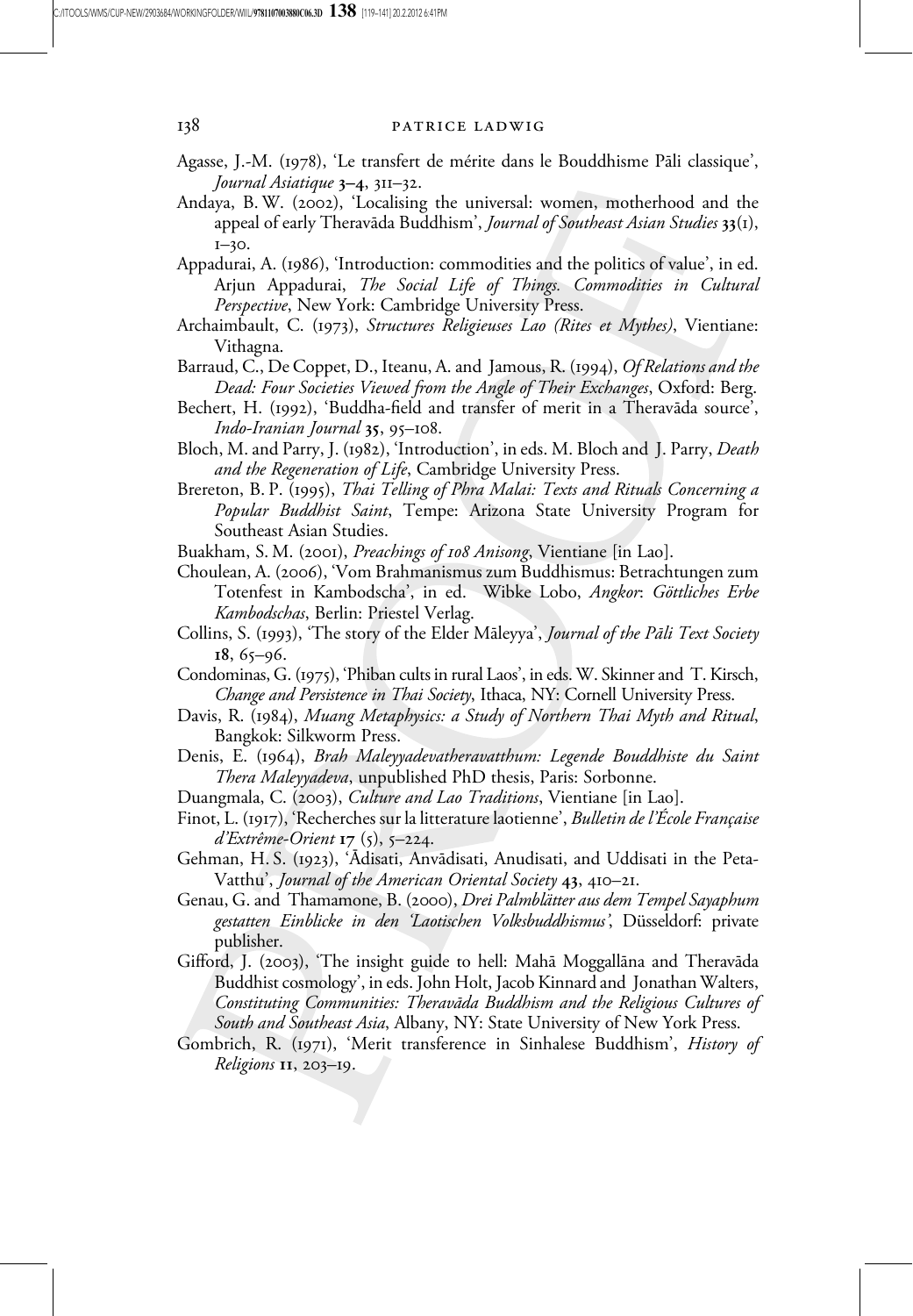- Gordon, A. F. (2008), Ghostly Matters: Haunting and the Sociological Imagination, Minneapolis, MN: University of Minnesota Press.
- Gudeman, S. (2001), The Anthropology of Economy: Community, Market and Culture, Oxford: Blackwell.
- Hayashi, T. (1999), 'Preliminary notes on merit transfer in Theravāda Buddhism', Ronshu: Studies in Religions East and West 26, 29–55.
- Hayashi, Y. (2003), Practical Buddhism among the Thai-Lao: Religion in the Making of a Region, Kyoto University Press.
- Hertz, R. (1960), 'A contribution to the study of the collective representation of death', in eds. R. Needham and C. Needham, *Death and the Right Hand*, New York: Free Press.
- Holt, J. C. (1981), 'Assisting the dead by venerating the living: merit transfer in the early Buddhist tradition', Numen 28 (1), 1-28.
- Kapstein, M. T. (2007), 'Mulian in the land of snows and King Gesar in hell: a Chinese tale of parental death in its Tibetan transformations', in eds. B. Cuevas and J. Stone, The Buddhist Dead: Practices, Discourses, Representations, Honolulu: University of Hawai'i Press, 345–77.
- Keane, W. (2006), 'Subject and object', in eds. C. Tilley, W. Keane S. Kuechler-Fogden, M. Rowlands and P. Spyer, Handbook of Material Culture, London: Sage Publications.
- Keyes C. and Anusaranasasanakiarti, P. (1980), 'Funerary rites and the Buddhist meaning of death: an interpretative text from northern Thailand', Journal of the Siam Society  $68$  (1),  $1-28$ .
- Kourilsky, G. (2008), 'Note sur la piété filiale en Asie du Sud-Est theravādin: la notion de gun', *Aséanie: Sciences Humaines en Asie du Sud-Est* **20**, 27–54.<br>012) *Parents et Ancêtres en Milieu Bouddhiste Lao: Étude de Textes Choisis e*
- (2012), Parents et Ancêtres en Milieu Bouddhiste Lao: Étude de Textes Choisis et de Leurs Applications Rituelles, PhD thesis, École Pratique des Hautes Études, Paris.
- Kwon, H. (2008), Ghosts of War in Vietnam, Cambridge University Press.
- Kyaw, U. and Masefield, P. (1980), Elucidation of the Intrinsic Meaning so named the Commentary on the Peta-Stories by Dhammapāla, London: Pāli Text Society.
- Ladwig, P. (2002), 'The mimetic "representation" of the dead and social space among the Buddhist Lao', Tai Culture: International Review on Tai Cultural Studies 7 (2), 120–34.
	- (forthcoming), 'Visitors from hell: hospitality to ghosts in a Lao Buddhist festival', Journal of the Royal Anthropological Institute.
- Lambek, M. (1996), 'Afterword: spirits and their histories', in eds. J. M. Mageo, A. Howard and R. Levy, Spirits in Culture, History, and Mind, London: Routledge, 237–50.
- Langer, R. (2007), Buddhist Rituals of Death and Rebirth: Contemporary Sri Lankan Practice and its Origins, Abingdon and New York: Routledge.
- Latour, B. (1999), Pandora's Hope: Essays on the Reality of Science Studies, Cambridge, MA: Harvard University Press.
- Manning, P. and Meneley, A. (2008), 'Material objects in cosmological worlds: an introduction', *Ethnos* 73 (3),  $285 - 302$ .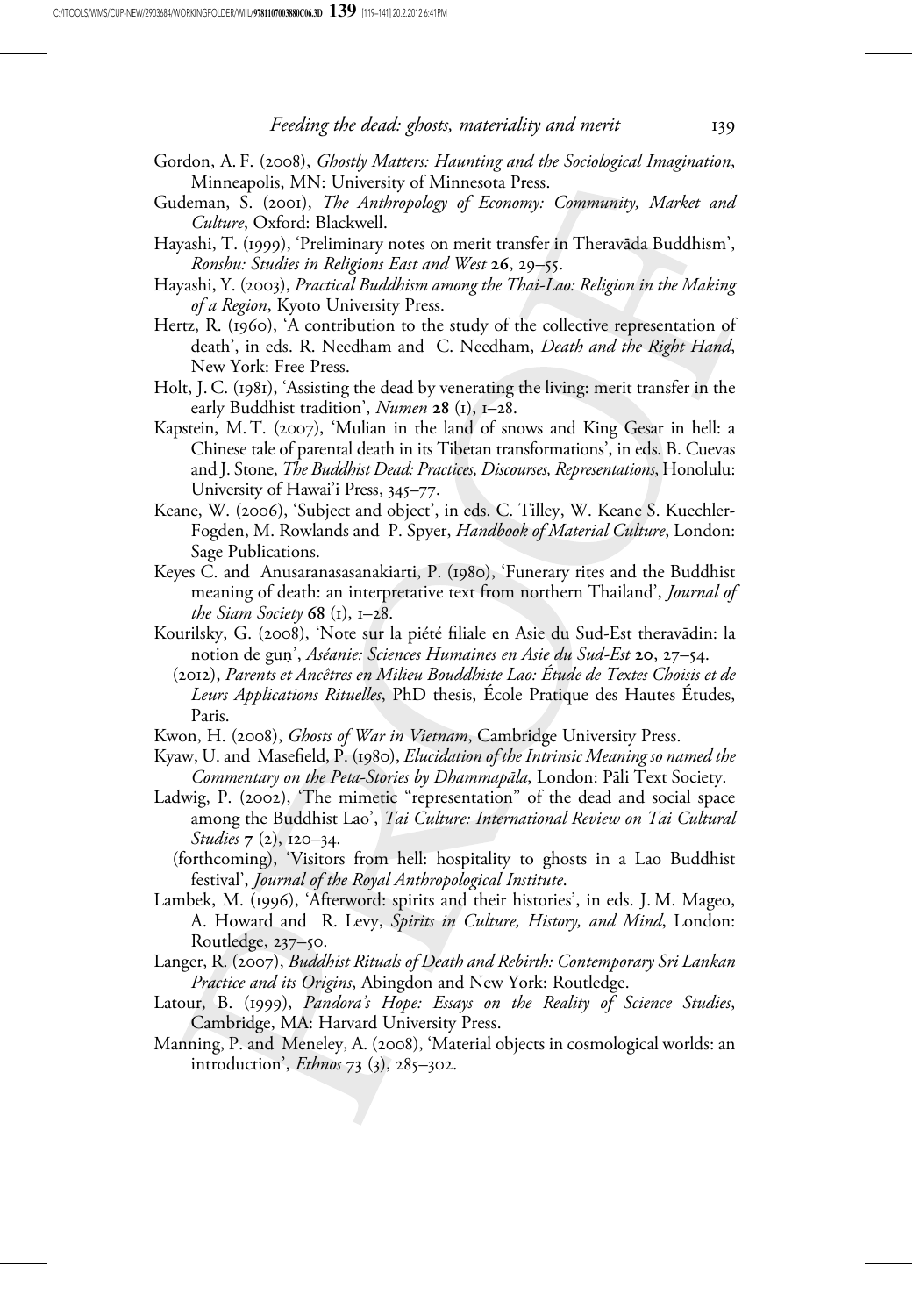- Masefield, P. (2004), 'Ghost festival', in ed. Robert Buswell, Encyclopaedia of Buddhism, New York: Macmillan Reference, 307–10.
- McDaniel, J. (2008), Gathering Leaves and Lifting Words: Histories of Buddhist Monastic Education in Laos and Thailand, Seattle, WA: University of Washington Press.
- McWilliam, A. (2009), 'The spiritual commons: some immaterial aspects of community economies in eastern Indonesia', The Australian Journal of Anthropology 20  $(2)$ , 163–77.
- Nginn, P. S. (1961), Les Fêtes Profanes et Religieuses au Laos, Vientiane: Literary Committee.
- O'Flaherty, W. D. (1980), 'Karma and rebirth in the Vedas and Puranas', Karma and Rebirth in Classical Indian Traditions, in ed. W. D. O'Flaherty, Berkeley, CA: University of California Press.
- Parry, J. (1994), *Death in Benares*, Cambridge University Press.
- Peltier, A. (1982), 'Iconographie de la légende de Brah Malay', *Bulletin de l'École* Française d'Extrême-Orient 71, 63–76.
- Philavong, P. (1967), Costumes, Rites and Worthy Traditions of the Lao People, Vientiane [in Lao].
- Porée-Maspero, E. (1950), Cérémonies des Douze Mois: Fêtes Annuelles Cambodgiennes, Phnom Penh: Institute Bouddhique.
- Pottier, R. (2007), Yû dî mî hèng, Etre Bien, Avoir de la Force: Essai sur les Pratiques Thérapeutiques Lao, Paris: École Française d'Extrême-Orient.
- Premchit, S. and Doré, A. (1992), The Lanna Twelve Months Traditions, Chiang Mai.
- Rajadhon, A. (1955), 'Me Posop, the Rice Mother', Journal of the Siam Society 43(1), 55–61.
- Rozenberg, G. (2005), 'Anthropology and the Buddhological Imagination: Reconstructing the Invisible Life of Texts', Aséanie: Sciences Humaines en Asie du Sud-Est 16, 41–60.
- Schmitthausen, L. (1986), 'Critical response', in ed. R. Neufeldt, Karma and Rebirth. Albany, NY: State University of New York Press.
- Schopen, G. (1991), 'Archaeology and protestant presuppositions in the study of Indian Buddhism', *History of Religions*,  $3I(1)$ ,  $I=23$ .
- Shirkey, J.C. (2008), The Moral Economy of the Petavatthu: Hungry Ghosts and Theravāda Buddhist Cosmology, unpublished PhD thesis, University of Chicago.
- Simphon, R. (2007), Handbook for Making Merit according to Lao Culture, Vientiane [in Lao].
- Strong, J. S. (1992), The Legend and Cult of Upagupta: Sanskrit Buddhism in North India and Southeast Asia, Princeton, NJ: Princeton University Press.
- Sutton, D. (2001), Remembrance of Repasts: an Anthropology of Food and Memory, New York: Berg.
- Tambiah, S. J. (1970), Buddhism and the Spirit Cults in North-east Thailand, Cambridge University Press.
- Teiser, S. (1988), *The Ghost Festival in Medieval China*, Princeton, NJ: Princeton University Press.